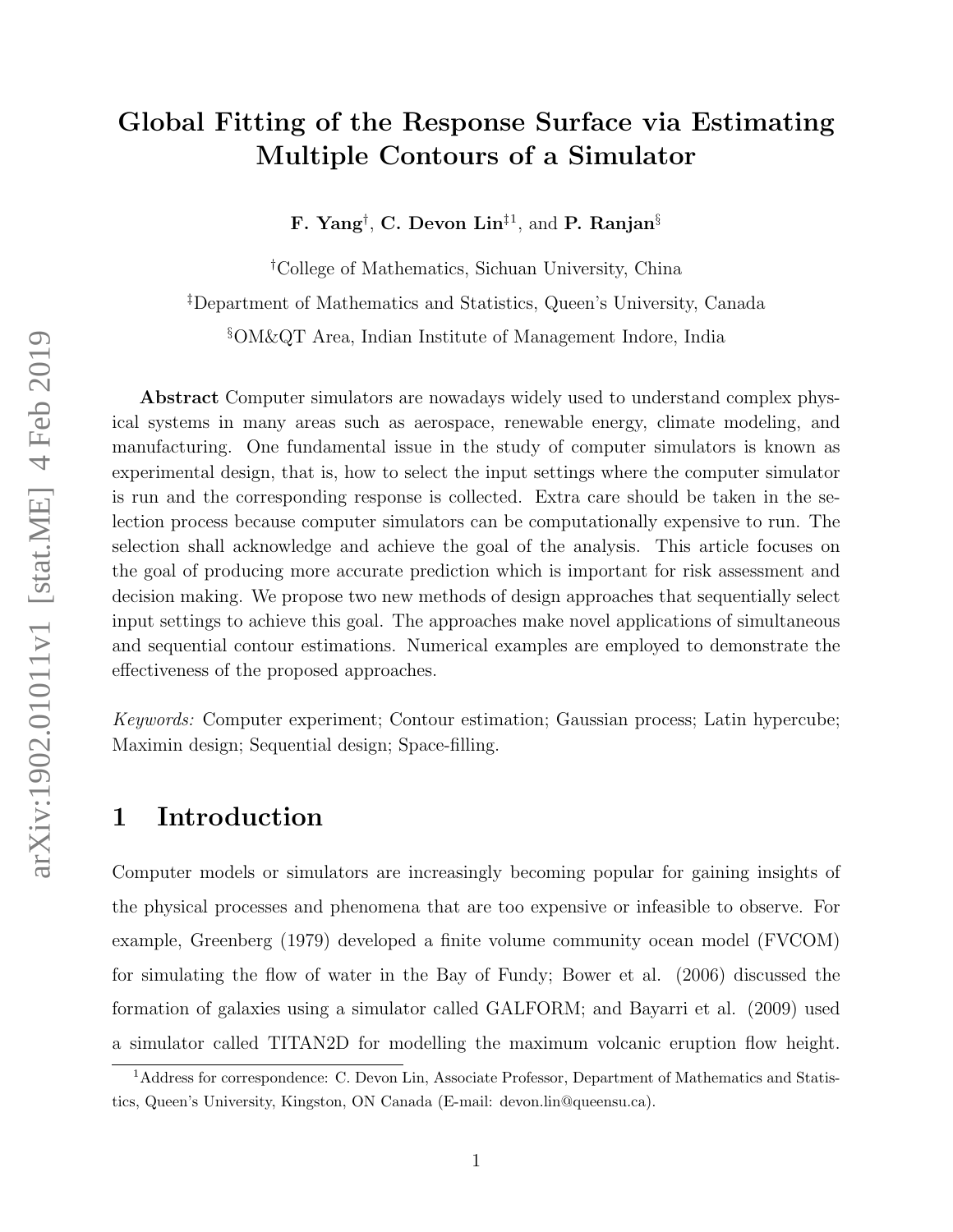Realistic computer simulators of complex processes can also be computationally expensive to run, and thus statistical surrogates trained on a handful of simulator runs are often used for the deeper understanding of the underlying phenomena. Sacks et al. (1989) proposed using a realization of the Gaussian process (GP) model as a surrogate for such processes.

The popular objectives of such computer experiments include global fitting, variable screening, and estimation of process features like the maximum, a pre-specified contour or a tail quantile region. Assuming the simulator under consideration is expensive to run, the number of simulator runs would be limited and thus one must be careful in choosing the inputs. Over the last two decades several innovative methodologies and algorithms have been developed to address some of the concerns. See Santner, Williams and Notz (2003), Fang, Li and Sudjianto (2005) and Rasmussen and Williams (2006) for details.

We focus on efficient designs for global fitting. In computer experiments literature, a popular technique is to use Latin hypercube designs (McKay et al., 1979) with some space-filling properties like maximin interpoint distance (Johnson et al., 1990, Morris and Mitchell, 1995), minimum pairwise coordinate correlation (Iman and Conover, 1982, Joseph and Hung, 2008), orthogonal array-based structure (Owen, 1992, Tang, 1993), projection property (Joseph, Gul and Ba, 2015), etc. Such designs aim at filling the input space as evenly as possible, but do not consider the complexity of the response surface. On the other hand, D-optimal designs (Johnson et al., 1990), integrated mean squared prediction error (IMSPE)-optimal designs (Sacks, Schiller and Welch, 1989) and maximum mean squared prediction error (MMSPE) optimal designs (Sacks and Schiller, 1988) use the process response information in finding a design for global fitting.

Most of these designs follow one-shot approach, i.e., all design points are obtained at the same time. However, over the past decade, a few sequential designs have also been proposed for global fitting of the response surface that have higher prediction accuracy. For instance, the D-optimal design (Gramacy and Lee, 2009), expected improvement (EI) criterion based design (Lam and Notz, 2008) and minimum potential energy based design (Joseph et al., 2015). In this paper, we propose two new sequential design approaches for global fitting.

The main idea behind our proposed approaches comes from the fact that the estimation of a response surface can be approximated by the estimation of a large number of contours over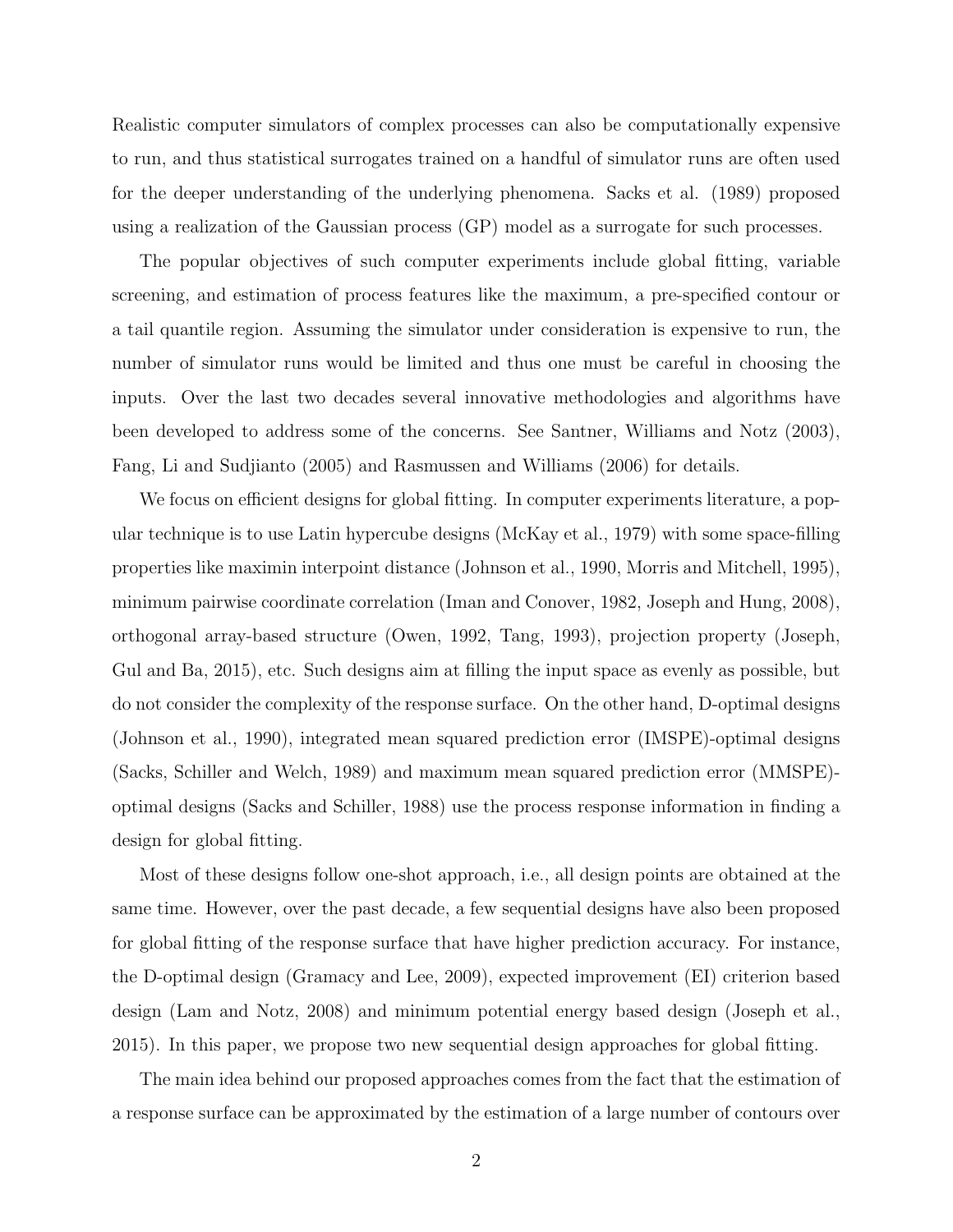the range of the responses. This further motivated us to generalize the contour estimation idea (Ranjan et al., 2008) for our objective. In this paper, we propose two generalizations. First, we recommend splitting the range of simulator outputs into k equi-spaced contours and then develop a new EI criterion for the simultaneous estimation of these pre-specified multiple contours. Second, we propose a new adaptive approach of choosing contour levels for selecting the follow-up trial by maximizing the EI criterion for contour estimation. The performance of the proposed approaches have been compared with several state of the art designs for global fitting.

The remainder of the article is organized as follows. Section 2 presents a quick review of the Gaussian process (GP) model for building a surrogate of the computer model output, popular sequential design approaches for global fitting (Lam and Notz, 2008, Joseph et al., 2015) and the EI criterion for contour estimation (Ranjan et al., 2008). Section 3 presents the new multiple contours estimation-based EI method for constructing designs for global fitting of the response surface. In Section 4, we propose the new adaptive method of estimating the contour levels for choosing follow-up design points in the sequential framework. The performance comparison of the proposed methods and the existing approaches are discussed in Section 5. Finally, Section 6 summarizes the key findings and concluding remarks.

## 2 Background Review

This section reviews the necessary background and the existing relevant work for later development. More specifically, we provide a brief account of reviews on Gaussian process models used throughout, the existing sequential design approaches for global fitting as well as the contour estimation in Ranjan et al. (2008). Although these topics can easily be accessed in the literature, we include them here so that this article is a standalone document.

#### 2.1 Gaussian Process Models

Gaussian process models are most widely used in computer experiments to emulate outputs from computer codes (e.g., Sacks et al., 1989). Its popularity is due to its simplicity, flexibility and the ability of providing the predictive uncertainty. Here we cover the key concepts of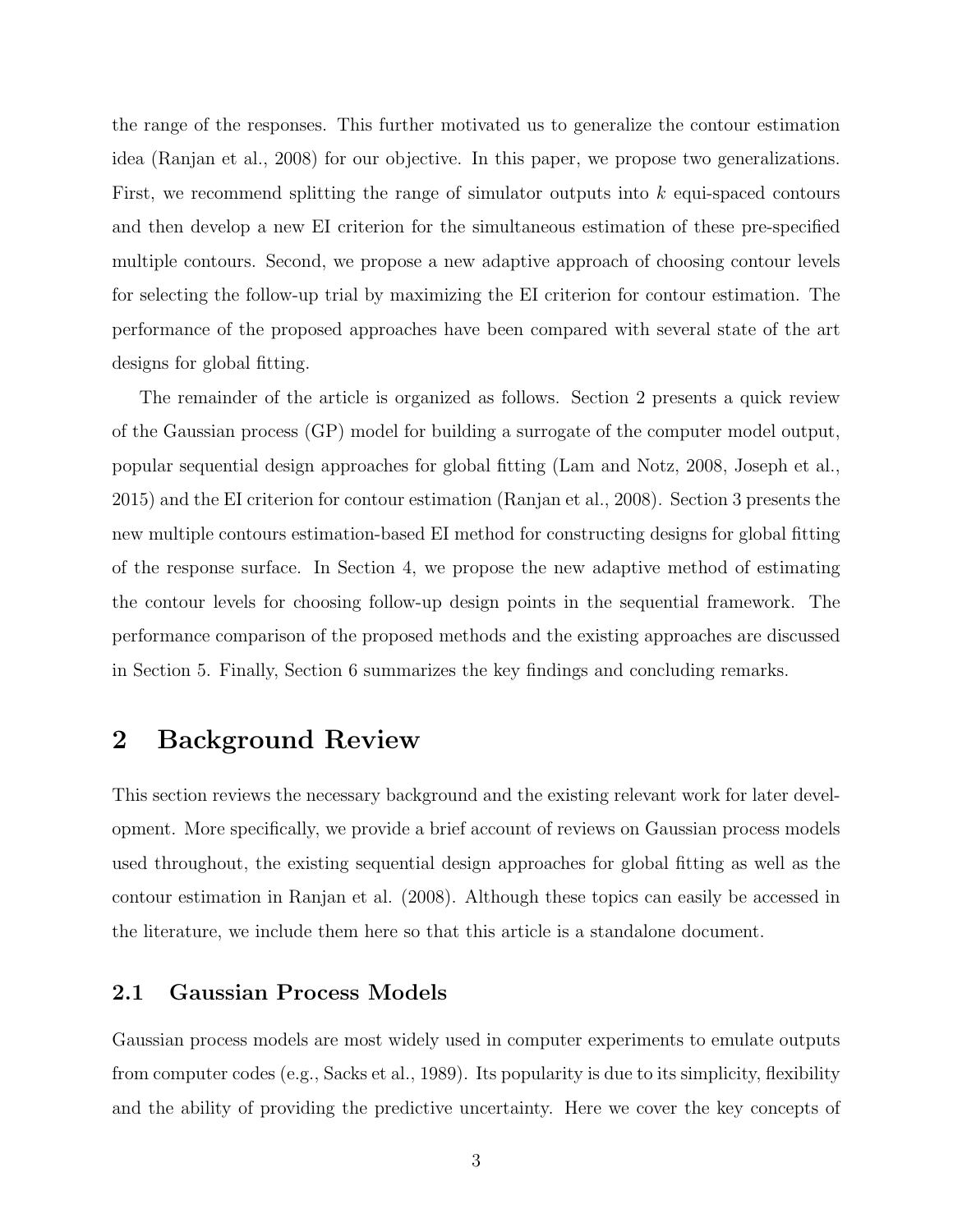GP models and refer the reader to Santner, Williams and Notz (2003) and Rasmussen and Williams (2006) for details. For a training data of size n, let the *i*th input and output of a computer code be a d-dimensional vector  $\mathbf{x}_i = (x_{i1}, \ldots, x_{id})$  and a scalar  $y_i = y(\mathbf{x}_i)$ , for  $i = 1, \ldots, n$ . Typically, without the loss of generality, the design domain is assumed to be a unit hypercube,  $\chi = (0,1)^d$ . A GP model assumes

$$
y(\mathbf{x}_i) = \mathbf{f}\boldsymbol{\beta} + Z(\mathbf{x}_i), i = 1, 2, ..., n,
$$
\n
$$
(1)
$$

where f is a vector of regression functions,  $\beta$  is the vector of regression parameters,  $Z(\mathbf{x})$ is a stationary stochastic process with mean zero, constant variance  $\sigma^2$ , and the correlation between two outputs  $y(\mathbf{x}_i)$  and  $y(\mathbf{x}_j)$  being denoted by  $R(\mathbf{x}_i, \mathbf{x}_j) = \text{corr}(\mathbf{x}_i, \mathbf{x}_j)$ . In this article, we focus on the Gaussian process models with a constant mean, that is,  $f\beta = \mu$ . Let  $\mathbf{y}=(y_1,\ldots,y_n)^T$  be the vector of responses for the training data and **R** be an  $n \times n$  spatial correlation matrix with the  $(i, j)$ <sup>th</sup> element  $R(\mathbf{x}_i, \mathbf{x}_j)$ . A GP model in (1) is equivalent to assume that y follows a multivariate normal distribution with mean vector  $\mu_{n}$  and the covariance matrix  $\sigma^2 \mathbf{R}$  with  $\mathbf{R} = (\mathbf{R}_{ij})$ , where  $\mathbf{1}_n$  is an *n*-dimensional column vector of all 1's. Notationally, we denote  $\mathbf{y} \sim GP(\mu \mathbf{1}_n, \sigma^2 \mathbf{R})$ . There are many choices of valid correlation functions. One popular choice is the Gaussian correlation function,

$$
R(\mathbf{x}_i, \mathbf{x}_j) = \prod_{k=1}^d \exp\{-\theta_k (x_{ik} - x_{jk})^2\},\tag{2}
$$

where  $\theta_k$  is the correlation parameter for the kth input variable. The unknown parameters in the model include the mean  $\mu$ , the variance  $\sigma^2$ , and d correlation parameters  $\theta_1, \ldots, \theta_d$ . They can be estimated via the maximum likelihood approach or Bayesian approach such as Markov Chain Monte Carlo (MCMC) (Santner et al., 2003, Fang et al., 2005, Currin et al., 1988, Linkletter et al., 2006). For the maximum likelihood approach, if the correlation parameters are known, the estimates of  $\mu$  and  $\sigma^2$  in (1) are

$$
\hat{\mu} = (\mathbf{1}_n^{\mathrm{T}} \mathbf{R}^{-1} \mathbf{1}_n)^{-1} \mathbf{1}_n^{\mathrm{T}} \mathbf{R}^{-1} \mathbf{y}
$$
\n(3)

and

$$
\hat{\sigma}^2 = \frac{(\mathbf{y} - \mathbf{1}_n \hat{\mu})^T \mathbf{R}^{-1} (\mathbf{y} - \mathbf{1}_n \hat{\mu})}{n}.
$$
\n(4)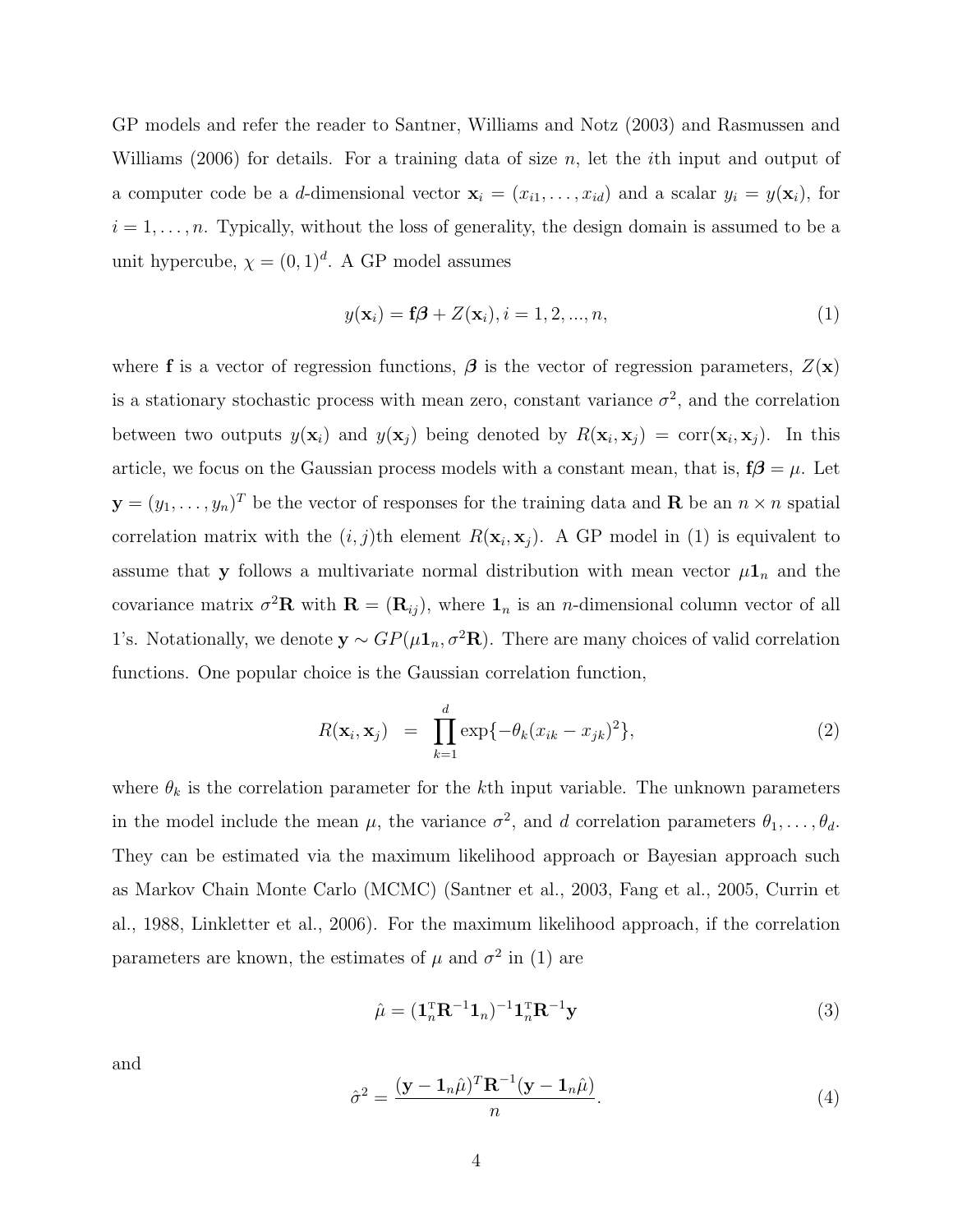The best linear unbiased predictor (BLUP) at an input  $x_0$  is given by

$$
\hat{y}(\mathbf{x}_0) = E[y(\mathbf{x}_0)|\mathbf{y}] = \mu + \mathbf{r}^T(\mathbf{x}_0)\mathbf{R}^{-1}(\mathbf{y} - \mu \mathbf{1}_n),
$$
\n(5)

where  $\mathbf{r}(\mathbf{x}_0) = (R(\mathbf{x}_0, \mathbf{x}_1), \dots, R(\mathbf{x}_0, \mathbf{x}_n))^T$ . Moreover, the predictive variance of  $y(\mathbf{x})$  is

$$
s^{2}(x_{0}) = \text{Var}(y(\mathbf{x}_{0})|\mathbf{y}) = \sigma^{2} (1 - \mathbf{r}^{T}(\mathbf{x}_{0})\mathbf{R}^{-1}\mathbf{r}(\mathbf{x}_{0})).
$$
\n(6)

In practice, the unknown correlation parameters in  $(3)$  and  $(4)$  are replaced with the estimates. Thus,  $\mu$ ,  $\sigma^2$ , **R** and **r**(**x**<sub>0</sub>) in (5) and (6) are replaced by  $\hat{\mu}$ ,  $\hat{\sigma}^2$ , **R** and **r**(**x**<sub>0</sub>), respectively. There are a number of  $R$  packages that can provide the GP model fitting. They include mlegp, GPfit, DiceKriging, tgp, RobustGaSP and SAVE (Dancik, 2018, Mac-Donald, Ranjan and Chipman, 2015, Roustant, Ginsbourger and Deville, 2018, Gramacy and Taddy, 2016, Gu, Palomo and Berger, 2018, Palomo, Paulo and Garcia-Donato, 2015). These R packages are different in terms of computational efficiency and stability. In general they shall provide similar results. For the reason of stability, we use the  $R$  package GPfit (MacDonald et al., 2015) in this article.

#### 2.2 Existing Sequential Design Approaches for Global Fitting

The general setup of a sequential design approach starts with an initial design and adds one point or a batch of points at-a-time sequentially. We focus on the sequential approaches of adding one point at-a-time. The next follow-up point shall be chosen based on the information gathered from the existing data and shall be most informative among the candidate points. The process of adding points is repeated until a tolerance based stopping criterion is met or a pre-specified budget is exhausted. The step-by-step process of the sequential design approach is as follows.

- Step 1. Choose an initial design of run size  $n_0$ . Let  $n = n_0$ .
- Step 2. Build a statistical surrogate model using the available data  $\{(\mathbf{x}_i, y_i), i = 1, \ldots, n\}$ .
- Step 3. Choose the next design point  $x_{n+1}$  based on a criterion. Run the computer code at the new input  $x_{n+1}$  and obtain the corresponding response  $y_{n+1}$ .
- Step 4. Let  $n = n + 1$  and repeat Steps 2 and 3 until it reaches the run size budget or satisfies the stopping criterion.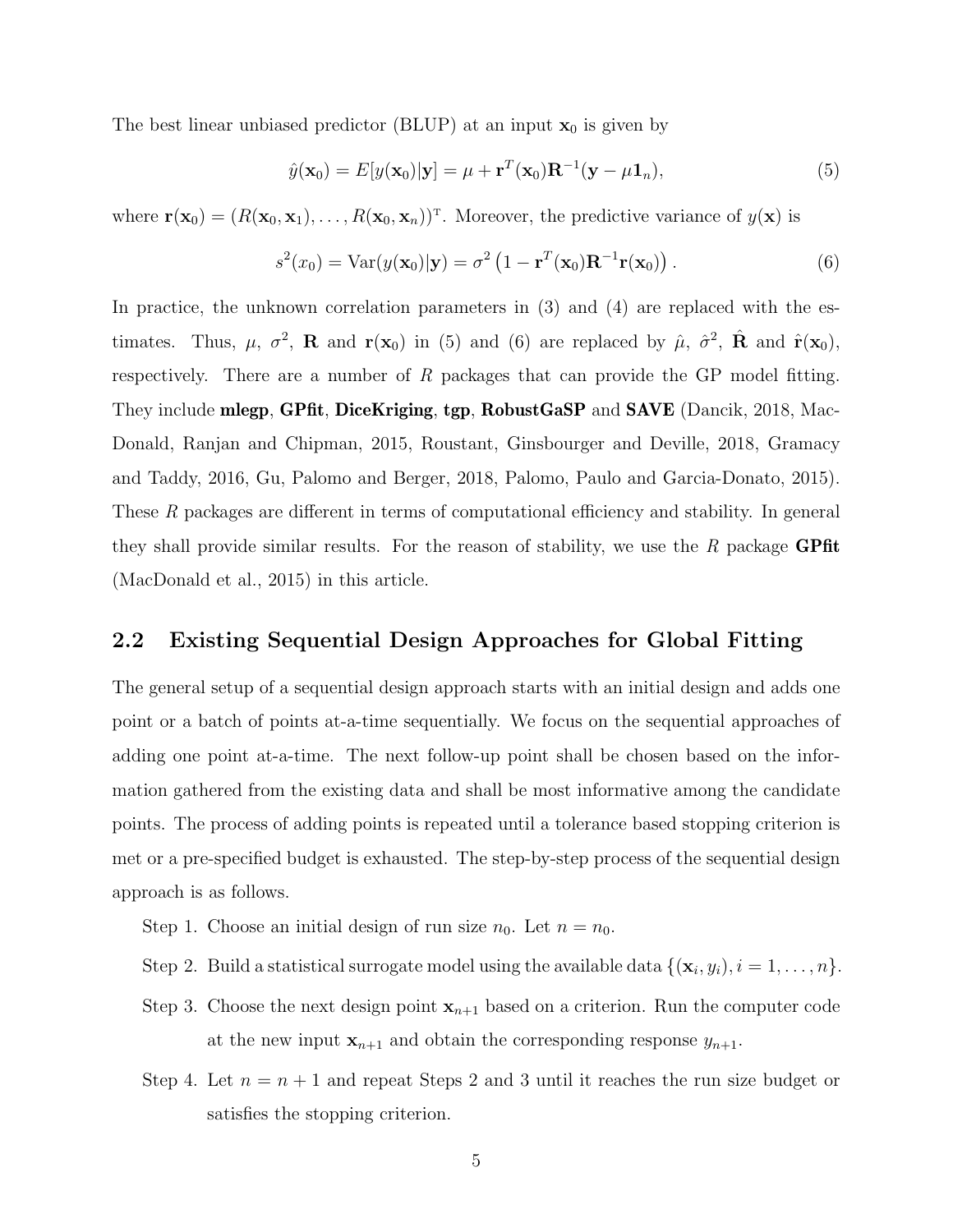A few remarks are in order. First, the initial design typically comes with some spacefilling property like maximin interpoint distance, minimum pairwise coordinate correlation, etc. If the initial run size  $n_0$  is too small, the resulting surrogate model could be wildly inaccurate and mislead the follow-up design choice. On the other hand, if the  $n_0$  is relatively large, it may not fully take the advantage of sequential design criterion in Step 3. The notion of expected improvement (EI) criterion has become extremely popular for choosing follow-up design points after Jones et al. (1998) developed an EI criterion for finding the global minimum of a computer simulator response. One recommendation, given by Ranjan et al. (2008), for the value of  $n_0$  is 25 − 35% of the ultimate run size budget. Such a recommendation is based on their sequential design approach for contour estimation. Second, the run size budget certainly depends on the computer code of interest. Loeppky et al. (2009) provided a rule of thumb for selecting a sample size, that is, 10 times the number of input variables. In our illustrative examples, the total runsize is at least 10d. Third, in principle, any modelling methods such as GP, treed GP (TGP), or Bayesian additive regression trees (BART) (Gramacy and Lee, 2008, Chipman et al., 2012) can be used as a surrogate in Step 2. We focus on GP modelling in the examples.

#### 2.2.1 Expected improvement criterion by Lam and Notz (2008)

Lam and Notz (2008) introduced a sequential design approach based on an *expected improve*ment for global fit (EIGF) criterion which chooses the next input point that maximizes the expected improvement

$$
E(I(\mathbf{x})) = (\hat{y}(\mathbf{x}) - y(\mathbf{x}_{j^*}))^2 + Var(\hat{y}(\mathbf{x})) = (\hat{y}(\mathbf{x}) - y(\mathbf{x}_{j^*}))^2 + s^2(\mathbf{x})
$$
(7)

where the improvement function  $I(\mathbf{x})$  is defined as

$$
I(\mathbf{x}) = (\hat{y}(\mathbf{x}) - y(\mathbf{x}_{j^*}))^2
$$

with  $y(\mathbf{x}_{j^*})$  being the observed output at the sampled point,  $\mathbf{x}_{j^*}$ , that is closest in distance to the candidate point x. They use the Euclidean distance to determine this nearest sampled design point. The expectation in (7) is taken with respect to the predictive distribution of  $y(\mathbf{x})$  under the GP model, i.e.,  $y(\mathbf{x}) \sim N(\hat{y}(\mathbf{x}), s^2(\mathbf{x}))$ . The EIGF criterion in (7) balances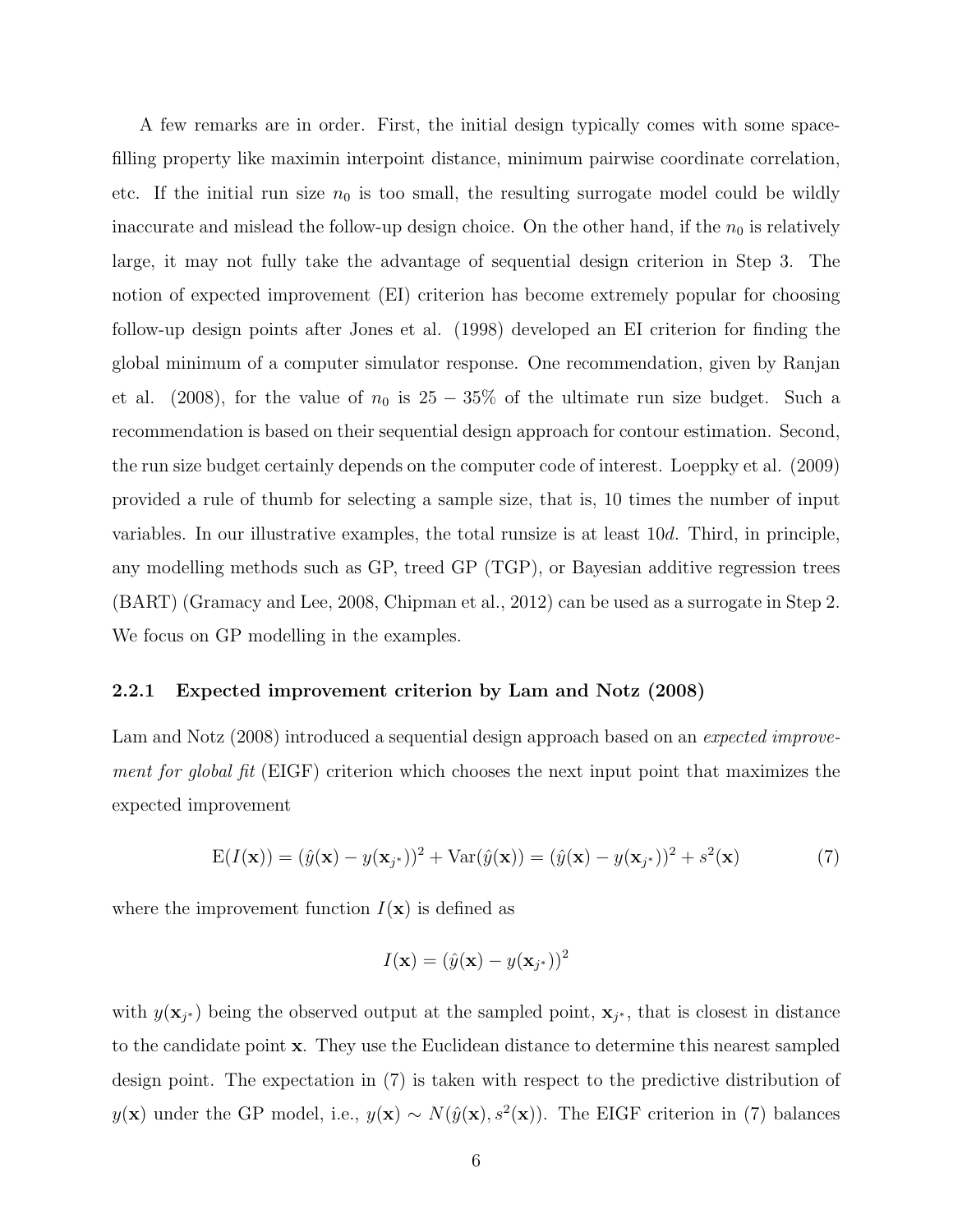the local search and global search of the next potential design input that guides the search for the "informative" regions with significant variation in the response values.

#### 2.2.2 Sequential minimum energy designs by Joseph et al. (2015)

Motivated by the fact in physics that the charged particles in a box repel and try to remain away from each other as much as possible, Joseph et al. (2015) viewed a space-filling design in the experimental region as the positions occupied by the charged particles in a box. The charge of each particle represents the experimental response. A minimum energy design is obtained by minimizing the potential energy. Let  $q(\mathbf{x})$  be the charge of the particle at the design input **x** and  $d(\mathbf{x}_i, \mathbf{x}_j)$  denote the Euclidean distance between the *i*th and the *j*th input. Joseph et al. (2015) defined the potential energy of a design  $\mathbf{D}_n = {\mathbf{x}_1, \dots, \mathbf{x}_n}$  as

$$
GE_p = \left\{ \sum_{i=1}^{n-1} \sum_{j=i+1}^n \left( \frac{q(\mathbf{x}_i)q(\mathbf{x}_j)}{d(\mathbf{x}_i, \mathbf{x}_j)} \right)^p \right\}^{1/p},\tag{8}
$$

where p is in the range of  $[1,\infty)$ . They further proposed a sequential minimum energy design approach which works as follows. Let  $\hat{q}(\mathbf{x}) = {\hat{y}(\mathbf{x})}^{-1/(2d)}$ , where d is the dimensionality of the input x. Then the proposed one point at-a-time greedy algorithm finds the next follow-up design point given by

$$
\mathbf{x}_{n+1} = \underset{\mathbf{x}_0 \in \chi}{\arg \min} \sum_{i=1}^n \left( \frac{\hat{q}(\mathbf{x}_i)\hat{q}(\mathbf{x}_0)}{d(\mathbf{x}_i, \mathbf{x}_0)} \right)^p.
$$
 (9)

The design generated by this algorithm is called *sequential minimum energy design* (SMED).

#### 2.3 Contour Estimation via EI Criterion

The contour at level " $a$ " of a simulator response surface consists of all the inputs  $x$  that yield the same response  $a$ , that is,

$$
S(a) = \{ \mathbf{x} \in \chi : y(\mathbf{x}) = a \}. \tag{10}
$$

Ranjan et al. (2008) developed an expected improvement criterion under the sequential design methodology for estimating a contour from an expensive to evaluate computer simulator with scalar responses. The proposed improvement function is,

$$
I(\mathbf{x}) = \epsilon^2(\mathbf{x}) - \min\left\{ (y(\mathbf{x}) - a)^2, \epsilon^2(\mathbf{x}) \right\},\tag{11}
$$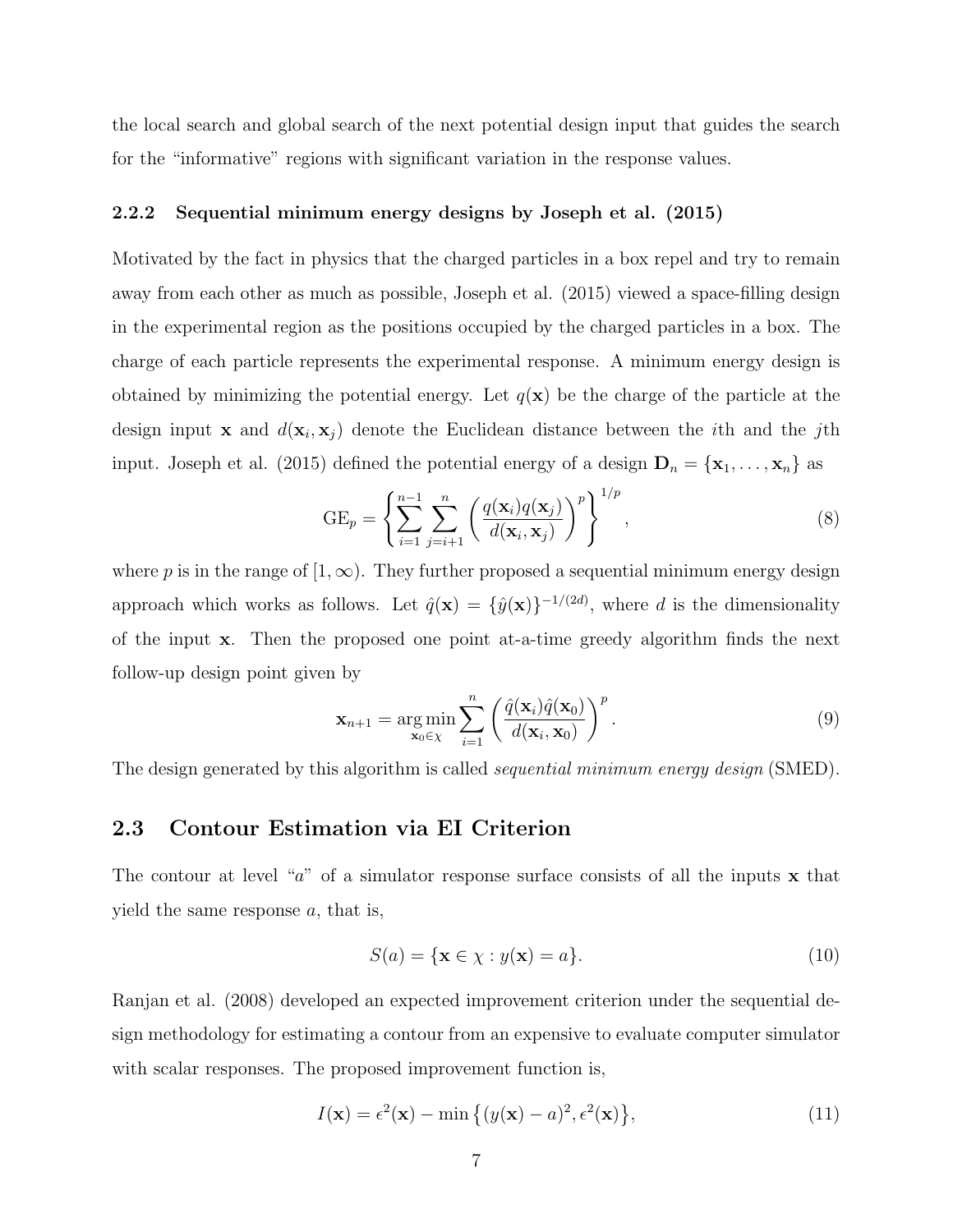where  $y(\mathbf{x})$  has a normal predictive distribution, i.e.,  $y(\mathbf{x}) \sim N(\hat{y}(\mathbf{x}), s^2(\mathbf{x}))$ , and  $\epsilon(\mathbf{x}) =$  $\alpha s(\mathbf{x})$  for a positive constant  $\alpha$ . A suggested value for  $\alpha$  is 1.96 for the reason that this value defines a region of interest around  $S(a)$  to be 95% confidence interval under the normality assumption of the responses. Letting  $v_1(\mathbf{x}) = a - \epsilon(\mathbf{x})$  and  $v_2(\mathbf{x}) = a + \epsilon(\mathbf{x})$ , the closed form of the expectation of the improvement function  $I(\mathbf{x})$  with respect to the predictive distribution of  $y(x)$  is given by,

$$
E[I(\mathbf{x})] = \int_{v_1(\mathbf{x})}^{v_2(\mathbf{x})} [\epsilon^2(\mathbf{x}) - (t - a)^2] \phi\left(\frac{t - \hat{y}(\mathbf{x})}{s(\mathbf{x})}\right) dt
$$
  
\n
$$
= [\epsilon(\mathbf{x})^2 - (\hat{y}(\mathbf{x}) - a)^2 - s^2(\mathbf{x})] (\Phi(u_2) - \Phi(u_1)) + s^2(\mathbf{x}) (u_2 \phi(u_2) - u_1 \phi(u_1))
$$
  
\n
$$
+ 2(\hat{y}(\mathbf{x}) - a) s(\mathbf{x}) (\phi(u_2) - \phi(u_1)), \tag{12}
$$

where  $u_1 = [v_1(\mathbf{x}) - \hat{y}(\mathbf{x})]/s(\mathbf{x}), u_2 = [v_2(\mathbf{x}) - \hat{y}(\mathbf{x})]/s(\mathbf{x}),$  and  $\phi(\cdot)$  and  $\Phi(\cdot)$  are the probability density function and the cumulative distribution function of a standard normal random variable, respectively. See Ranjan et al. (2008) and the associated Errata for the derivation of (12). The first term in (12) suggests an input with a large  $s(\mathbf{x})$  in the neighbourhood of the predicted contour, while the last term assigns the weights to points that are far away from the predicted contour with large uncertainties. The second term is often dominated by the other two terms in (12). Maximizing the EI criterion in (12) results in the inputs with high uncertainty near the predicted contour as well as those far away, achieving both aims of local search and global exploration.

### 3 Global Fitting by Estimating Multiple Contours

This section proposes a new method for constructing a sequential design for achieving higher prediction accuracy of the overall global fit. The basic sequential framework would remain the same as in Section 2.2, that is, start with a good initial design (e.g., maximin Latin hypercube) of size  $n_0 \ll n$  and then sequentially add the remaining  $n-n_0$  points using some method that feeds on the objective of global fitting. Instead of the conventional approach of trying to evenly fill the input space, the proposed idea is to slice the response surface into multiple contours and then use the sequential design approach to simultaneously estimate those contours. Next, we generalize the EI criterion for contour estimation (Ranjan et al.,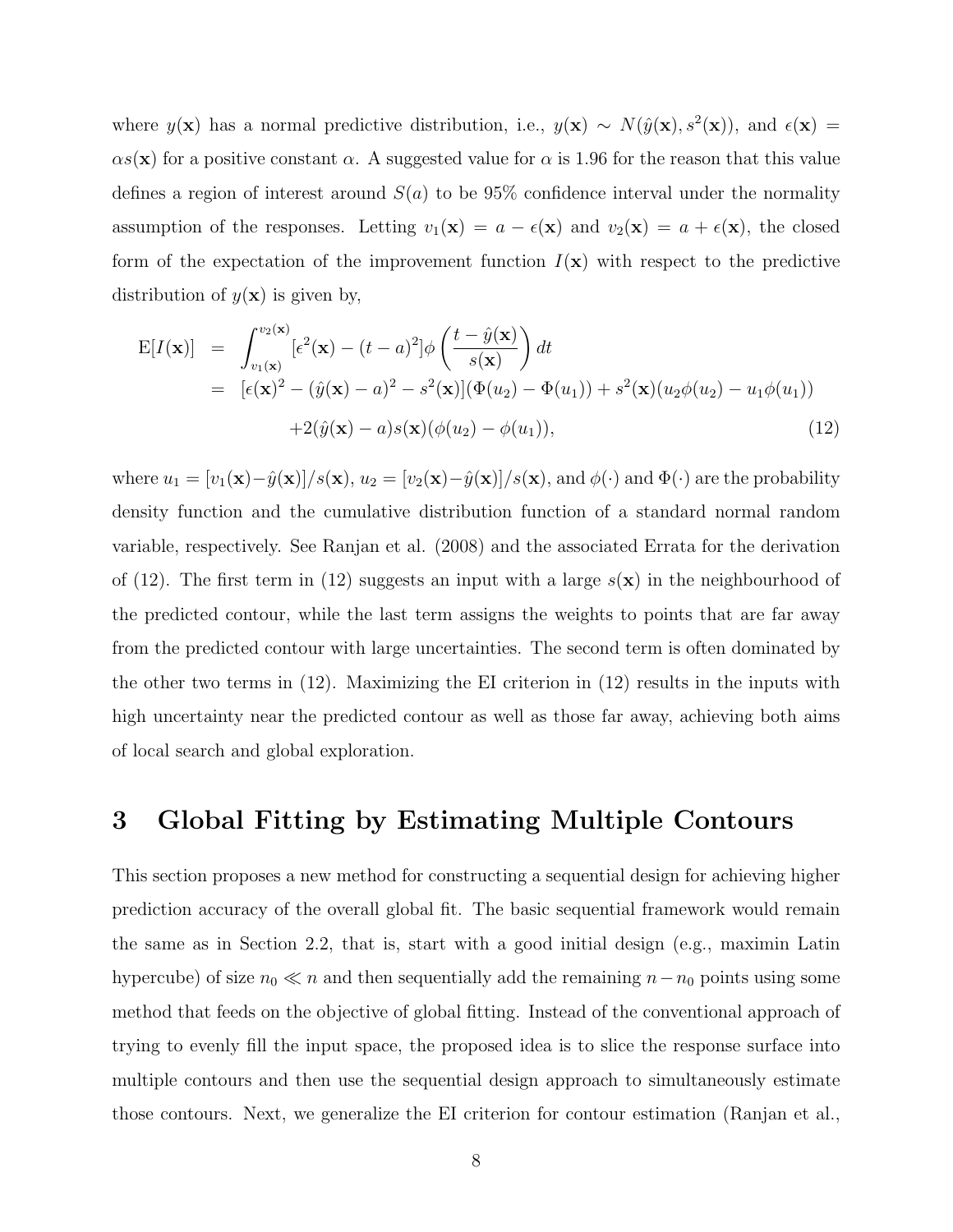2008) for simultaneous estimation of multiple contours.

For a given integer  $k > 0$  and the set of scalar values  $a_1, \ldots, a_k \in [y_{min}, y_{max}]$ , suppose that we are interested in estimating k contours  $S(a_1), \ldots, S(a_k)$ , where  $[y_{min}, y_{max}]$  represents the range of the true simulator response, and  $S(\cdot)$  is defined in (10). Without loss of generality, assume  $a_1 < a_2 < \cdots < a_k$ . For choosing the follow-up trial, we propose the improvement function at input x as

$$
I(\mathbf{x}) = \epsilon^2(\mathbf{x}) - \min\{(y(\mathbf{x}) - a_1)^2, \dots, (y(\mathbf{x}) - a_k)^2, \epsilon^2(\mathbf{x})\},\tag{13}
$$

where  $y(\mathbf{x}) \sim N(\hat{y}(\mathbf{x}), s^2(\mathbf{x}))$  and  $\epsilon(\mathbf{x}) = \alpha s(\mathbf{x})$  for some positive constant  $\alpha$ . This improvement function will be non-zero only if  $(y(\mathbf{x}) - a_j)^2 < \epsilon^2(\mathbf{x})$  for some j. Therefore, the improvement function can be re-written as:

$$
I(\mathbf{x}) = \max \left\{ 0, \epsilon^2(\mathbf{x}) - (y(\mathbf{x}) - a_j)^2, \ j = 1, 2, ..., k \right\}.
$$

Since  $a_1 < a_2 < \cdots < a_k$ , the improvement function can be further simplified as

$$
I(\mathbf{x}) = \begin{cases} \epsilon^{2}(\mathbf{x}) - (y(\mathbf{x}) - a_{1})^{2}, & a_{1} - \epsilon(\mathbf{x}) \leq y(\mathbf{x}) \leq \min\{a_{1} + \epsilon(\mathbf{x}), (a_{1} + a_{2})/2\} \\ \cdots & \max\{a_{j} - \epsilon(\mathbf{x}), (a_{j-1} + a_{j})/2\} \leq y(\mathbf{x}), \\ \epsilon^{2}(\mathbf{x}) - (y(\mathbf{x}) - a_{j})^{2}, & y(\mathbf{x}) \leq \min\{a_{j} + \epsilon(\mathbf{x}), (a_{j} + a_{j+1})/2\}, \\ 2 \leq j \leq k - 1; \\ \cdots & \epsilon^{2}(\mathbf{x}) - (y(\mathbf{x}) - a_{k})^{2}, & \max\{a_{k} - \epsilon(\mathbf{x}), (a_{k-1} + a_{k})/2\} \leq y(\mathbf{x}) \leq a_{k} + \epsilon(\mathbf{x}), \\ 0, & \text{otherwise.} \end{cases}
$$

The term  $\epsilon(\mathbf{x})$  defines an uncertainty band around each contour that is a function of the predictive standard deviation  $s(\mathbf{x})$ . For the design points already chosen, the radius of the band is exactly zero. In addition, the criterion will tend to be large for the samples from the sets  $({\{x : y(x) = a_1\}, \{x : y(x) = a_2\}, \ldots, \{x : y(x) = a_k\}})$ , where  $s(x)$  is large.

Similar to other sequential design approaches, we suggest choosing follow-up design points by maximizing the corresponding expected improvement, where the expectation is taken with respect to the predictive distribution,  $y(\mathbf{x}) \sim N(\hat{y}(\mathbf{x}), s^2(\mathbf{x}))$ . For  $j = 1, \ldots, k$ , let  $v_{j1}(\mathbf{x})$ 's and  $v_{j2}(\mathbf{x})$ 's be defined as follows,

$$
v_{j1}(\mathbf{x}) = \begin{cases} a_1 - \epsilon(\mathbf{x}), & j = 1; \\ \max\{a_j - \epsilon(\mathbf{x}), (a_{j-1} + a_j)/2\}, & 2 \le j \le k, \end{cases}
$$
(14)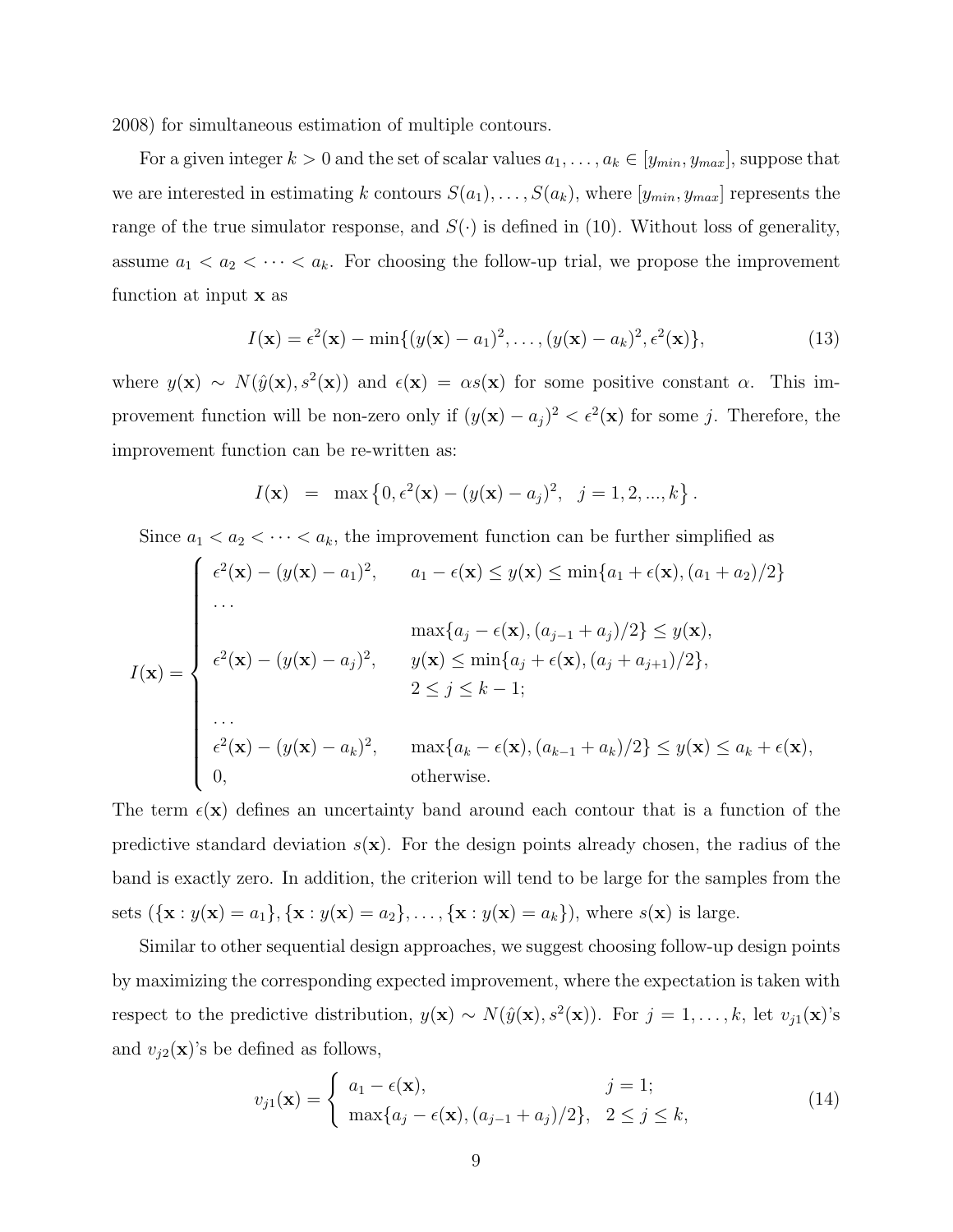and

$$
v_{j2}(\mathbf{x}) = \begin{cases} \min\{a_j + \epsilon(\mathbf{x}), (a_j + a_{j+1})/2\}, & 1 \le j \le k - 1; \\ a_k + \epsilon(\mathbf{x}), & j = k. \end{cases}
$$
(15)

Then, the expectation of the improvement function in (13) is simply the sum of the individual contour estimation EI criterion of Ranjan et al.  $(2008)$  over k cases, i.e.,

$$
E[I(\mathbf{x})] = \sum_{j=1}^{k} \int_{v_{j1}(\mathbf{x})}^{v_{j2}(\mathbf{x})} [\epsilon^{2}(\mathbf{x}) - (t - a_{j})^{2}] \phi\left(\frac{t - \hat{y}(\mathbf{x})}{s(\mathbf{x})}\right) dt
$$
  
\n
$$
= \sum_{j=1}^{k} \left\{ [\epsilon(\mathbf{x})^{2} - (\hat{y}(\mathbf{x}) - a_{j})^{2} - s^{2}(\mathbf{x})] (\Phi(u_{j2}) - \Phi(u_{j1})) + s^{2}(\mathbf{x}) (u_{j2}\phi(u_{j2}) - u_{j1}\phi(u_{j1})) + 2(\hat{y}(\mathbf{x}) - a_{j})s(\mathbf{x}) (\phi(u_{j2}) - \phi(u_{j1})) \right\},
$$
\n(16)

where  $u_{j1} = (v_{j1}(\mathbf{x}) - \hat{y}(\mathbf{x}))/s(\mathbf{x})$  and  $u_{j2} = (v_{j2}(\mathbf{x}) - \hat{y}(\mathbf{x}))/s(\mathbf{x})$ ,  $\phi(\cdot)$  and  $\Phi(\cdot)$  are the probability density function and the cumulative distribution function of a standard normal random variable, respectively. The formulation in (16) reduces to (12) when the number of contour levels is  $k = 1$ .

Note that the maximization of  $E[I(x)]$  over  $I(x)$  has two advantages. First, the true value of  $y(\mathbf{x})$  (and hence  $I(\mathbf{x})$ ) is unknown for any unsampled design point. Second, some regions of the design space may not have been sufficiently explored yet and the predictive variance of  $\hat{y}(\mathbf{x})$  is relatively high. For such an unsampled design point, even though the predicted response is not within the  $\epsilon(\mathbf{x})$ -band of one of those k contours, the true contours may lie in the unexplored region. As a result, the EI approach facilitates a balance between the local exploitation versus global exploration.

A naive way to choose  $k$  - the number of contours, and contour levels,  $a_1, a_2, \ldots, a_k$ , for global fitting is to use equi-spaced k contours in the simulator output range  $[y_{min}, y_{max}]$ , and finding their optimal values appear to be a challenging task. We now present two illustrations of the proposed multiple contour estimation EI criterion (referred to as MC criterion) for global fitting with different values of  $k$ .

Example 1. Consider the computer model (Gramacy and Lee, 2012) that relates the one-dimensional input  $x$  and the output  $y$  as,

$$
y = \frac{\sin(10\pi x)}{2x} + (x - 1)^4, \quad 0.5 \le x \le 2.5. \tag{17}
$$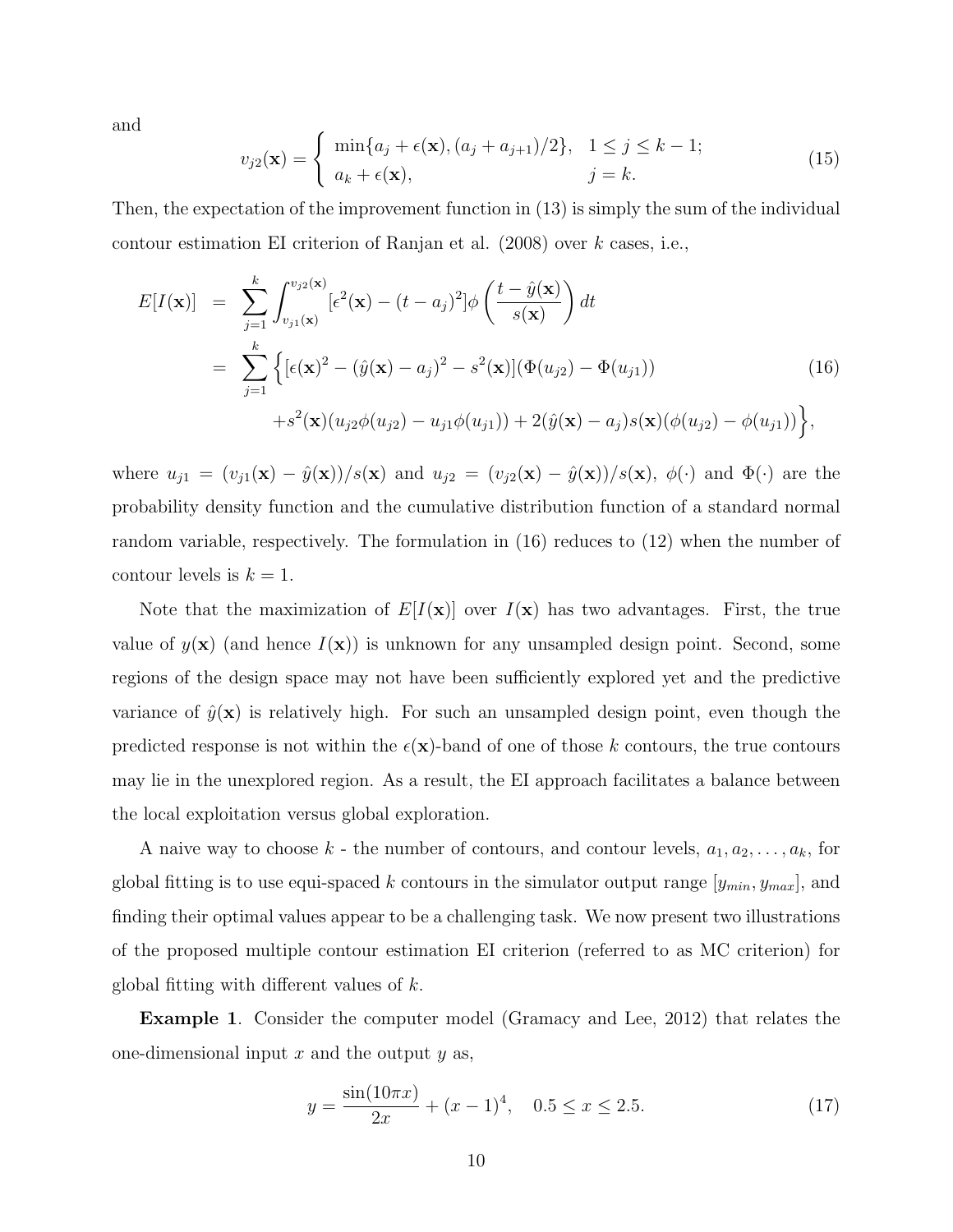The true relationship between the input x and the output y is displayed in the blue solid curve in Figure 1. Five initial design points are shown by black empty circles. We then sequentially add 15 design points using the MC criterion in (16). The numerical labels represent the order of the newly added design points. Figures  $1(a)$ ,  $1(b)$ , and  $1(c)$  illustrate the sequential design scheme with the MC criterion for 5, 20, 50 equally spaced contour levels within the ranges of the fitted surface.



Figure 1: Illustration of MC criterion with  $k$  contour levels. The blue curves represent the true relationship between x and y of the computer model in  $(17)$ ; black empty circles are the five initial design points; the red numerical labels are locations of follow-up design points.

Clearly Figure 1 reveals that the proposed MC criterion-based sequential design approach can choose the inputs that are around the areas where the function changes the direction and locate most of the points in the areas where the computer model is more complex. The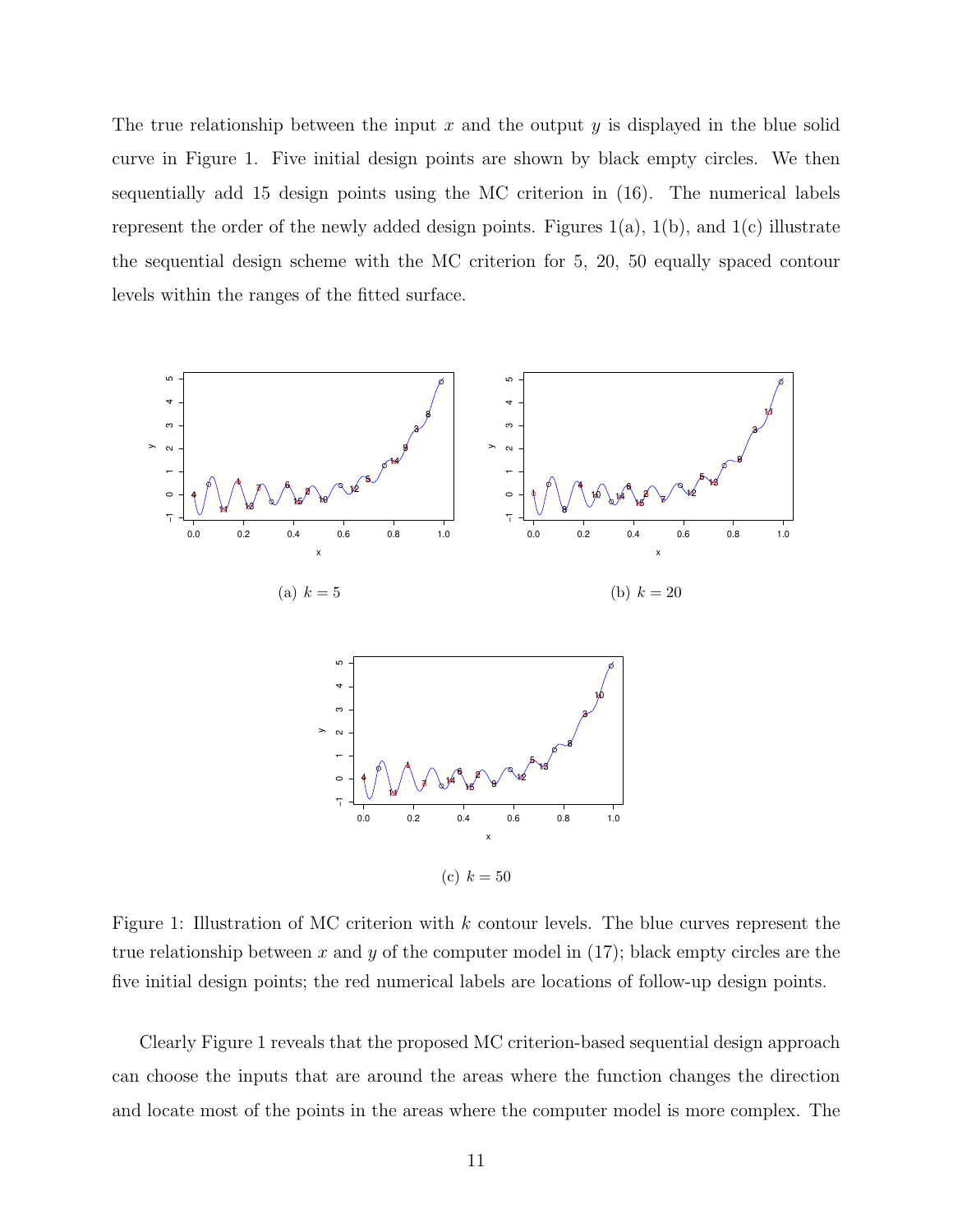results show that the final design is in general space-filling but with some nearby points, for example, points 10 and 15, in Figure  $1(c)$ .

**Example 2.** Consider a computer model with two-dimensional input variables  $x =$  $(x_1, x_2)$ , and the output given by

$$
y(\mathbf{x}) = [1 + (4x_1 + 4x_2 + 1)](3 + 192x_1x_2), 0 \le x_1 \le 1, 0 \le x_2 \le 1.
$$
 (18)

Suppose a maximin Latin hypercube design of 10 points is generated and the corresponding responses are collected from the computer model. First, we consider searching for the next follow-up design point for estimating only one contour at the level  $a = 300$ . Figure 2 shows these 10 design points, the inputs with  $I(\mathbf{x}) > 0$ , and the maximizer of the EI criterion for contour estimation in (12) for the candidate set on a regular  $100 \times 100$  rectangular grid.



Figure 2: Illustration of the follow-up point selection method using the EI criterion for contour estimation from the computer model (18). The black solid circles denote the training points, blue dots represent non-zero improvement value, i.e.,  $\{x : |y(x) - a| \leq \epsilon(x)\}\)$  for the contour level  $a = 300$ , the contour lines display  $log(E[I(x)])$  values, and the red solid circle shows the maximizer of the EI criterion.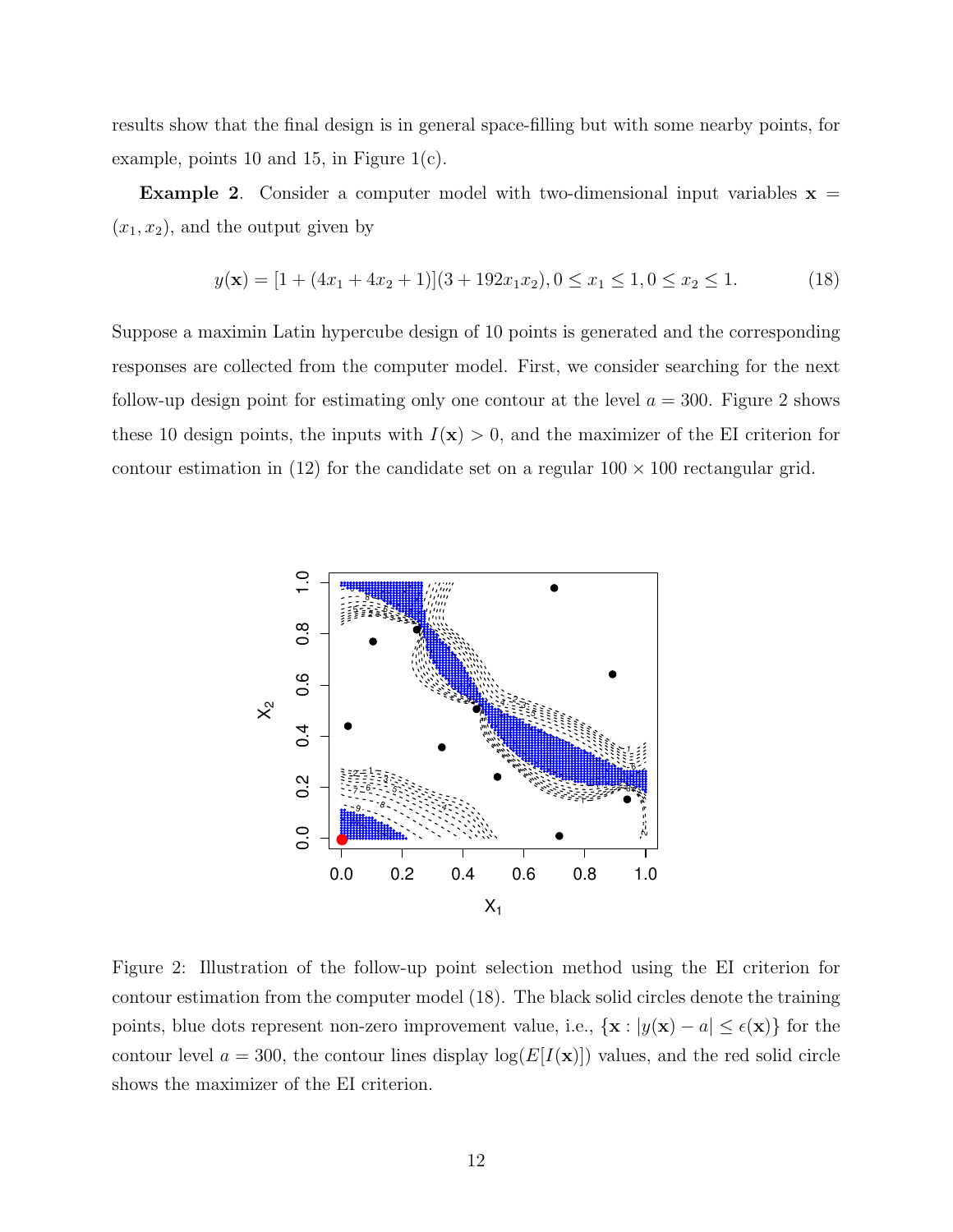Next, we consider the simultaneous estimation of three contours at levels  $a_1 = 150$ ,  $a_2 = 300$  and  $a_3 = 600$  using the MC criterion in (16). Figure 3 shows the inputs from the same  $100 \times 100$  grid candidate set that achieve non-zero improvement (13), and the point that maximizes the MC criterion. This point in red in Figure 3 is in fact from the set of the points that yield non-zero improvement around the contour level  $a_1 = 150$ .



Figure 3: Illustration of the follow-up point selection method using the MC criterion (at levels  $a_1 = 150, a_2 = 300, a_3 = 600$  for the computer model (18). The black solid circles denote 10 training points. The purple solid circles, blue triangles, red diamonds represent improvement around the three contour levels respectively. The contour lines display  $log(E[I(x)])$ , and the red solid circle represents the maximizer of the MC criterion in (16).

Figure 4 illustrates the complete sequential design scheme with 10 initial design points and 30 follow-up design points for simultaneously estimating three contours at levels  $a_1 = 150$ ,  $a_2 = 300$  and  $a_3 = 600$ . The red points are the new follow-up points and the label corresponds to the order the point is added. The last panel displays the squared distance between the estimated contour and the true contour at each stage. It can be observed from Figure 4 that the estimated uncertainty bands around the three contours become narrower and more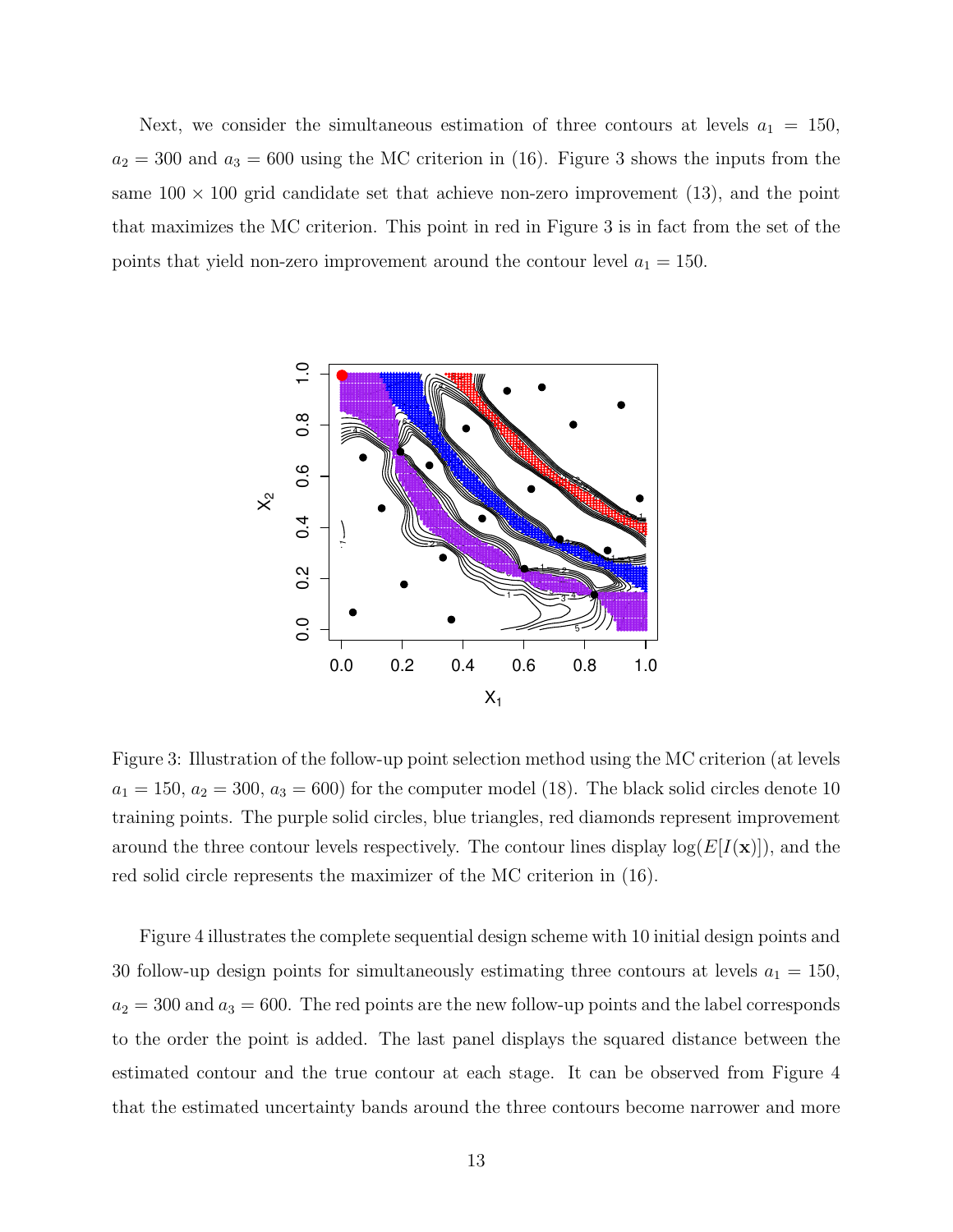accurate. It can also be seen that more points are added to estimate the contour level  $a_1 = 150$  than to estimate the other two contours. Some points such as the second and third points are away from the contour bands.



(d) After adding 25 points

(f) Running estimate of accuracy

Figure 4: Illustration of the MC criterion for contour levels  $a_1 = 150$ ,  $a_2 = 300$  and  $a_3 = 600$ with  $n_0 = 10$  initial design points and 30 follow-up points. The accuracy in Panel (f) is measured by the squared distance between the estimated contour after adding i-follow-up points and the true contour.

It is clear from the two examples that the resulting designs do not have the conventional space-filling property. This is desirable as the objective is an overall good fit of the response surface, and not to explore the input space. However, as illustrated in Figure 4, a significant fraction of design points tend to line up on the pre-specified contours, which could lead to biased designs if  $a_1, ..., a_k$  are not chosen appropriately. Next we propose an efficient method of selecting contour levels.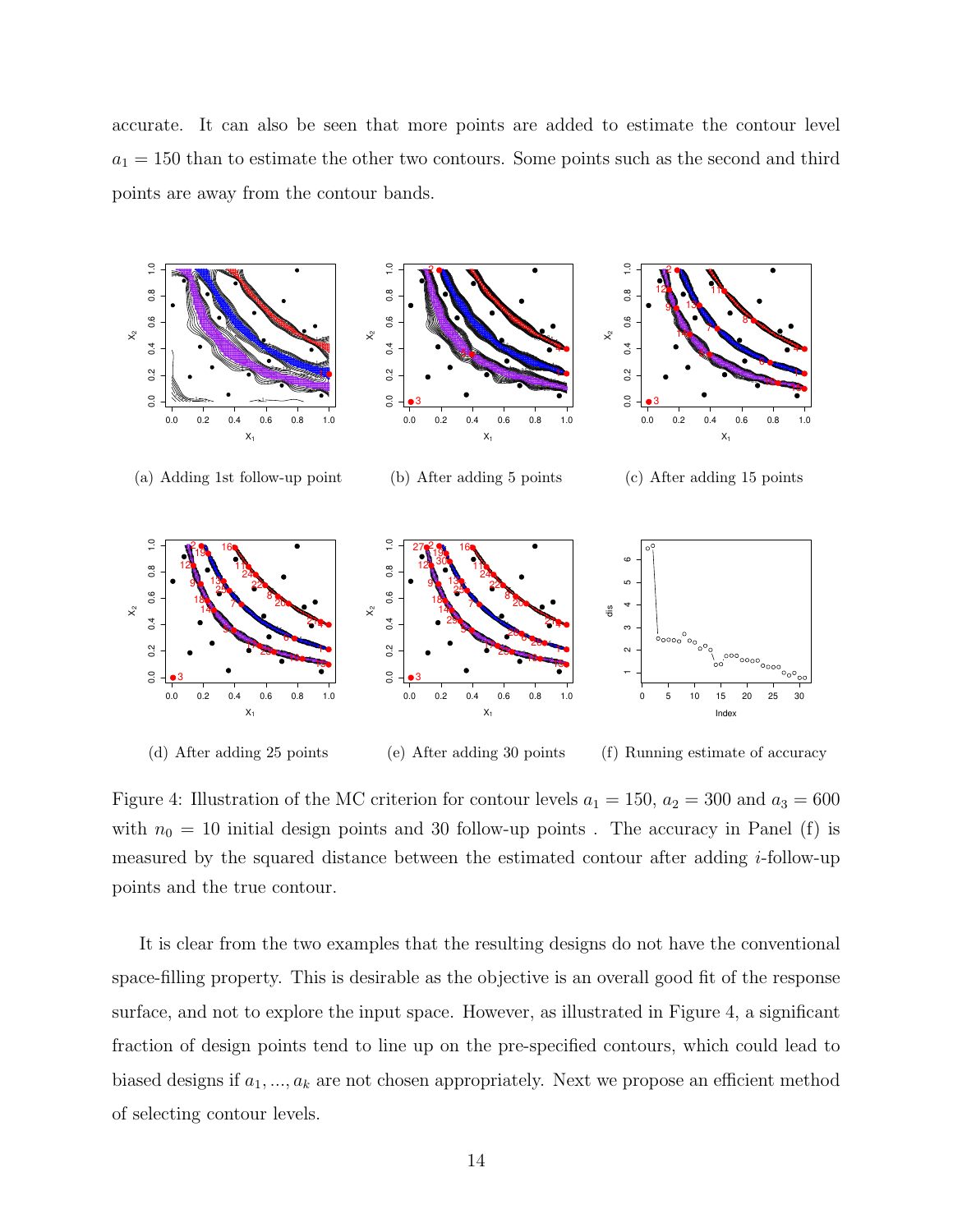## 4 Sequential Estimation of Contours for Global Fitting

In this section we propose a new approach for choosing the follow-up design points. Different from the previous section where the simultaneous estimation of multiple contours was used for global fitting, we adopt the EI criterion for estimating only one contour level at each stage. More importantly, we propose using different contour levels at different stages. That is, we sequentially find the design points that maximize the criterion (12) with a different value of a at each stage. The important issue is how to choose the contour level at each stage. We propose the following way to choose such contour level in an automatic way.

Suppose at stage j, the training data are  $\{(\mathbf{x}_i, y_i), i = 1, \dots, n\}$  and the corresponding emulator gives the predictive distribution as  $y(\mathbf{x}) \sim N(\hat{y}(\mathbf{x}), s^2(\mathbf{x}))$  for any input x. Let the candidate set for the next follow-up point be  $x_1^*, \ldots, x_m^*$  and

$$
\mathbf{x}_{opt}^* = \underset{1 \le i \le m}{\arg \max} \ s^2(\mathbf{x}_i^*).
$$

Then, we choose the contour level at stage j as  $a_j = \hat{y}(\mathbf{x}_{opt}^*)$ . In other words, at each stage, we set the contour level to be the fitted response that has maximum predictive variance. This is to encourage exploring the area with maximum uncertainty.

**Example 2 (contd.)** Consider finding a design for global fitting of the computer simulator in Example 2. The procedure starts with an initial design of size  $n_0 = 10$  obtained via maximin Latin hypercube sampling and  $n - n_0 = 30$  follow-up points are chosen as per the proposed sequential strategy. Figure 5 displays the follow-up design points found by the proposed method, i.e., the sequential contour estimation-based EI criterion.

Note that the resulting design is more randomized as compared to a systematic layout of points on the contour lines shown in Figure 4. Again, the design is not completely spacefilling and it has some pairs of close-by points.

### 5 Simulated Examples

In this section, we conduct a simulation study to demonstrate the effectiveness of the proposed sequential design approaches. Specifically, we compare the proposed approaches with the following methods: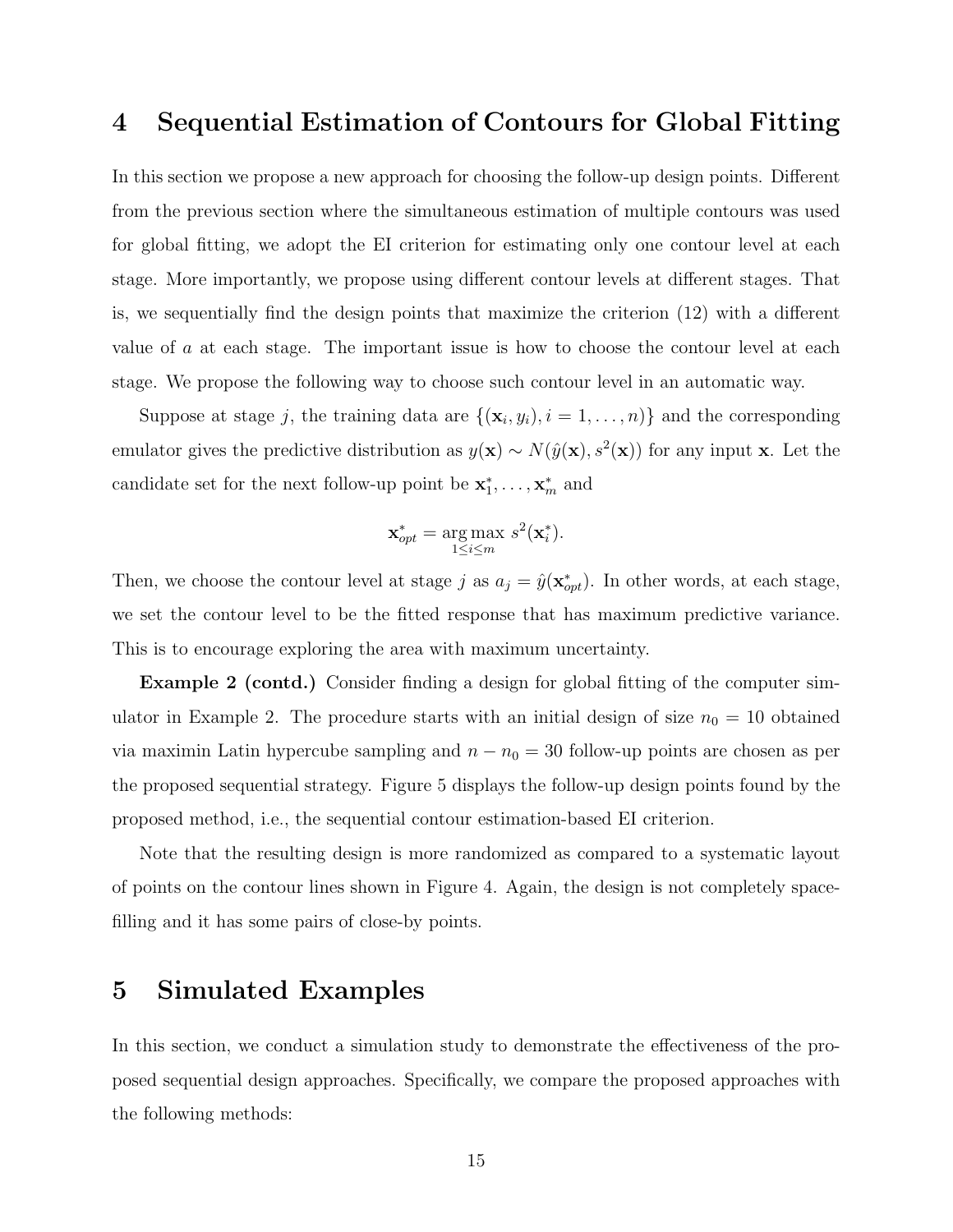

Figure 5: Illustration of the sequential contour estimation-based EI criterion for global fitting with  $n_0 = 10$  and 30 added points.

- (a) a one-shot maximin Latin hypercube design;
- (b) the sequential D-optimal design in the R package  $tgp$ ;
- (c) the sequential approach by Lam and Notz (2008);
- (d) the sequential minimum energy design in Joseph et al. (2015);
- (e) the proposed multiple contours estimation-based criterion in Section 3;
- (f) the proposed sequential contour estimation-based criterion in Section 4.

For approach (e), we use the 10 contour levels, that is,  $k$  is set to be 10. These methods are denoted by 'maximinLHD', 'tgp', 'EIGF', 'SMED', 'MC<sub>10</sub>', and 'SC<sub>-var</sub>'.

Several criteria can be used to evaluate the performance of different design approaches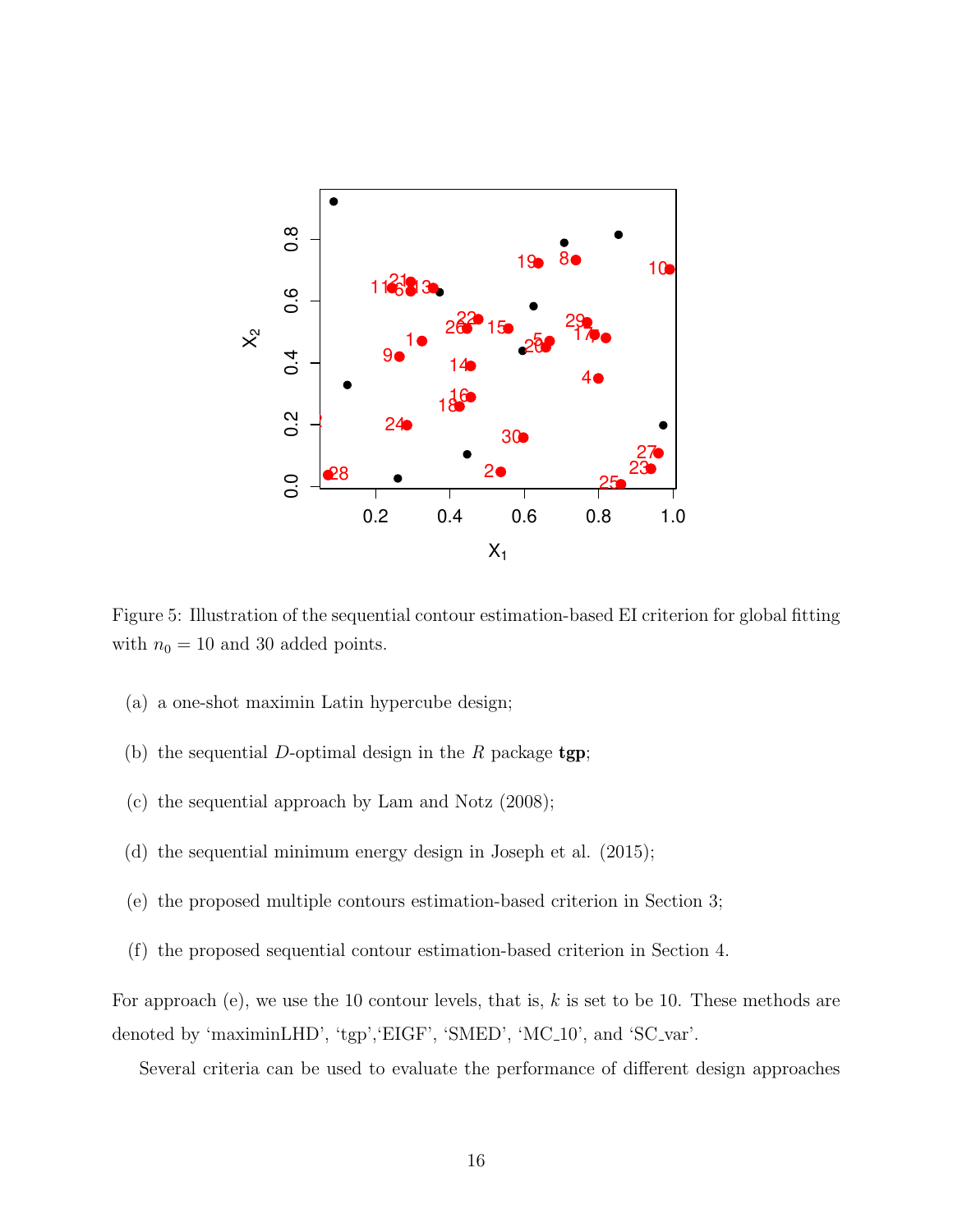in comparison. We adopt the root mean square prediction error (RMSPE) given by

RMSPE = 
$$
\sqrt{\frac{1}{|\mathcal{X}_{pred}|} \sum_{\mathbf{x} \in \mathcal{X}_{pred}} (\hat{y}(\mathbf{x}) - y(\mathbf{x}))^2},
$$
(19)

where  $\hat{y}(\mathbf{x})$  and  $y(\mathbf{x})$  are the predicted response and the true response at the new input x in the hold-out set  $\mathcal{X}_{pred}$ . Another criterion we use is the maximum error provided by

Maximum error = 
$$
\max_{\mathbf{x} \in \mathcal{X}_{pred}} |\hat{y}(\mathbf{x}) - y(\mathbf{x})|.
$$
 (20)

For each example below, the initial design for sequential designs is a maximin Latin hypercube design of  $n_0$  runs generated using the R package **SLHD** (Ba, 2015). The model fitting is implemented using the default setting of the function GP fit in the R package **GPfit**. The test data is a random Latin hypercube design of  $1000d$  points where d is the number of input variables. The parameter  $\alpha$  in 'MC<sub>-10</sub>' and 'SC<sub>-var</sub>' is set to be 2. **Example 3.** We consider computer model with two input variables  $x_1$  and  $x_2$ 

$$
\frac{1}{2} \left( \frac{51}{2} \right)^2
$$

$$
y = \left(x_2 - \frac{5.1}{4\pi^2}x_1^2 + \frac{5}{\pi}x_1 - 6\right)^2
$$
  
+  $10\left(1 - \frac{1}{8\pi}\right)\cos(x_1) + 10, -5 \le x_1 \le 10, 0 \le x_2 \le 15.$  (21)

This model is known as Branin function (Dixon and Szego, 1978). We use  $n_0 = 10$  initial design points. The total run size budget is 30. Figure 6 displays the boxplots of RMSPEs and maximum errors of the different design approaches over 50 simulations. The results show that in this example the one-shot approach 'maximinLHD' is the worst while the approaches 'MC 10' and 'SC var' are comparably better than the others.

**Example 4.** We consider computer model with three input variables  $x_1$ ,  $x_2$  and  $x_3$ ,

$$
y = \prod_{i=1}^{3} x_i, 0 \le x_i \le i, \text{ for, } i = 1, \dots, 3.
$$
 (22)

We use  $n_0 = 20$  initial design points. The total run size budget is 60. Figure 7 displays the boxplots of RMSPEs and maximum errors of the different design approaches over 50 simulations. Again, here the one-shot approach 'maximinLHD' is the worst. The approaches 'tgp', 'MC 10' and 'SC var' are comparably better than the others in terms of RMSPE and the proposed approaches 'MC 10' and 'SC var' are significantly better than the others in terms of maximum errors.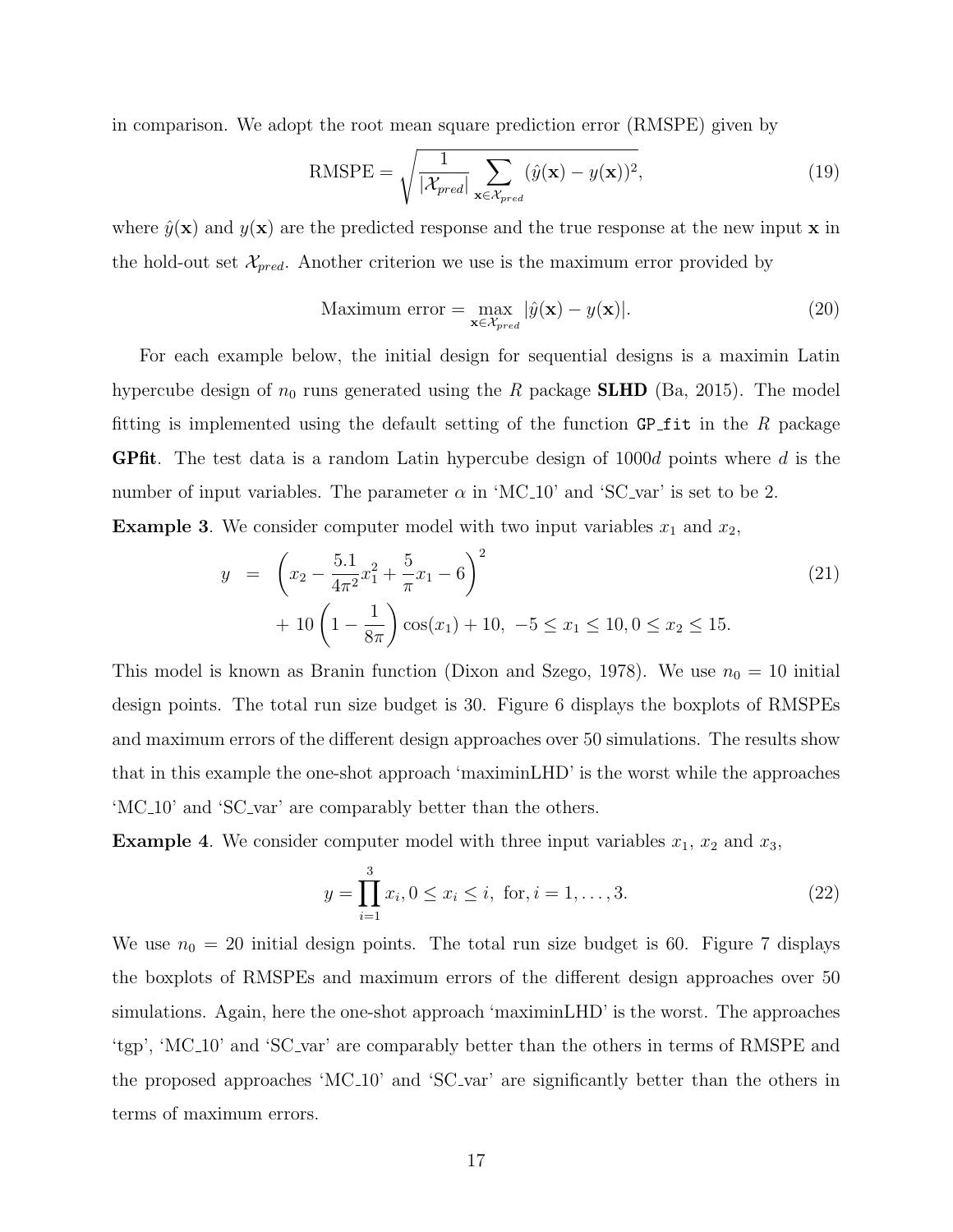





(b)

Figure 6: The boxplots of RMSPEs and maximum errors of the methods 'maximinLHD', 'tgp', 'EIGF', 'SMED', 'MC<sub>-10</sub>', and 'SC<sub>-</sub>var' for the computer model in (21) with  $n_0 = 10$ and 20 added points over 50 simulations.

**Example 5.** We consider computer model with four input variables  $x_1$ ,  $x_2$ ,  $x_3$  and  $x_4$ ,

$$
y = x_1 x_2 + x_3^2 x_4^2, -1 \le x_i \le 1, \text{ for, } i = 1, \dots, 4.
$$
 (23)

We use  $n_0 = 27$  initial design points. The total run size budget is 80. Figure 8 displays the boxplots of RMSPEs and maximum errors of the different design approaches over 50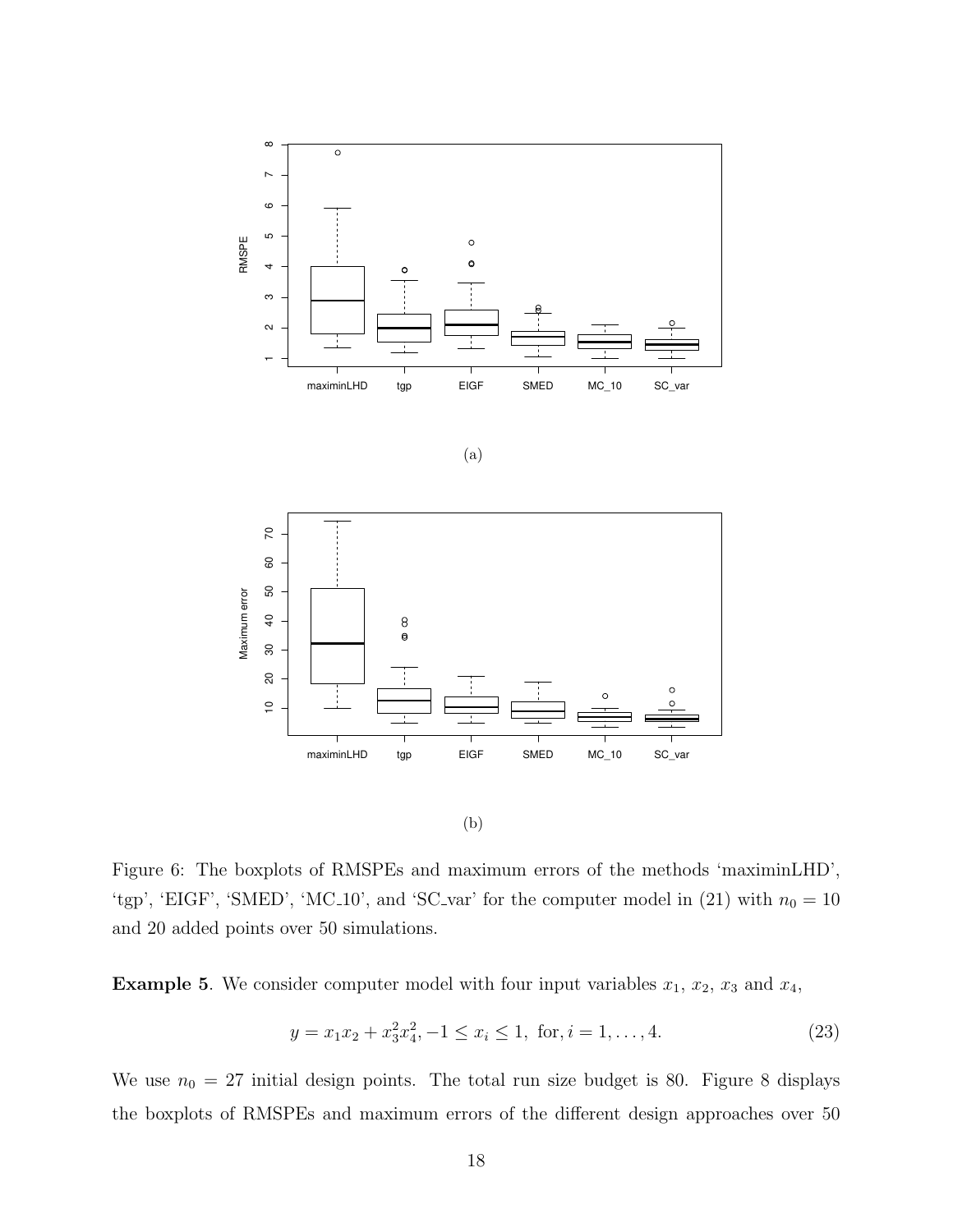

$$
(\mathrm{a})
$$



(b)

Figure 7: The boxplots of RMSPEs and maximum errors of the methods 'maximinLHD', 'tgp', 'EIGF', 'SMED', 'MC<sub>-10</sub>', and 'SC<sub>-</sub>var' for the computer model in  $(22)$  with  $n_0 = 20$ and 40 added points over 50 simulations.

simulations. Here, the approach 'EIGF' is the worst followed by the approach 'maximinLHD' in terms of both criteria. The performance of the other four approaches are similar based on RMSPE. However, based on the maximum error, the proposed approaches give more accurate predictions.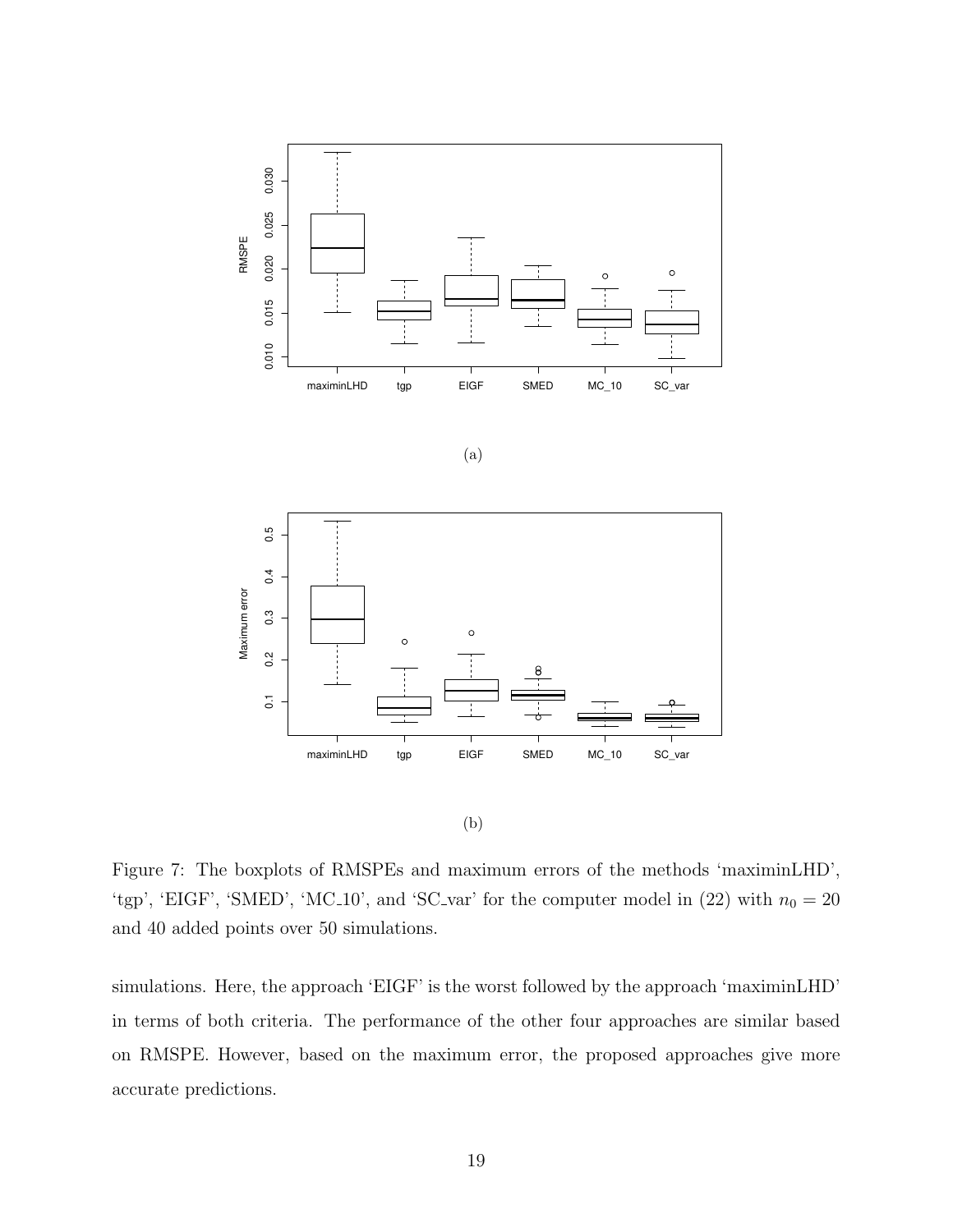





(b)

Figure 8: IThe boxplots of RMSPEs and maximum errors of the methods 'maximinLHD', 'tgp', 'EIGF', 'SMED', 'MC 10', and 'SC var' for the computer model in (23) with with  $n_0=27$  and  $53$  added points over  $50$  simulations.

## 6 Concluding Remark

In this article we have developed two sequential design approaches for accurately predicting a complex computer code. The approaches are based on the expected improvement criteria for simultaneously or sequentially estimating contours. We used a Gaussian process (GP) model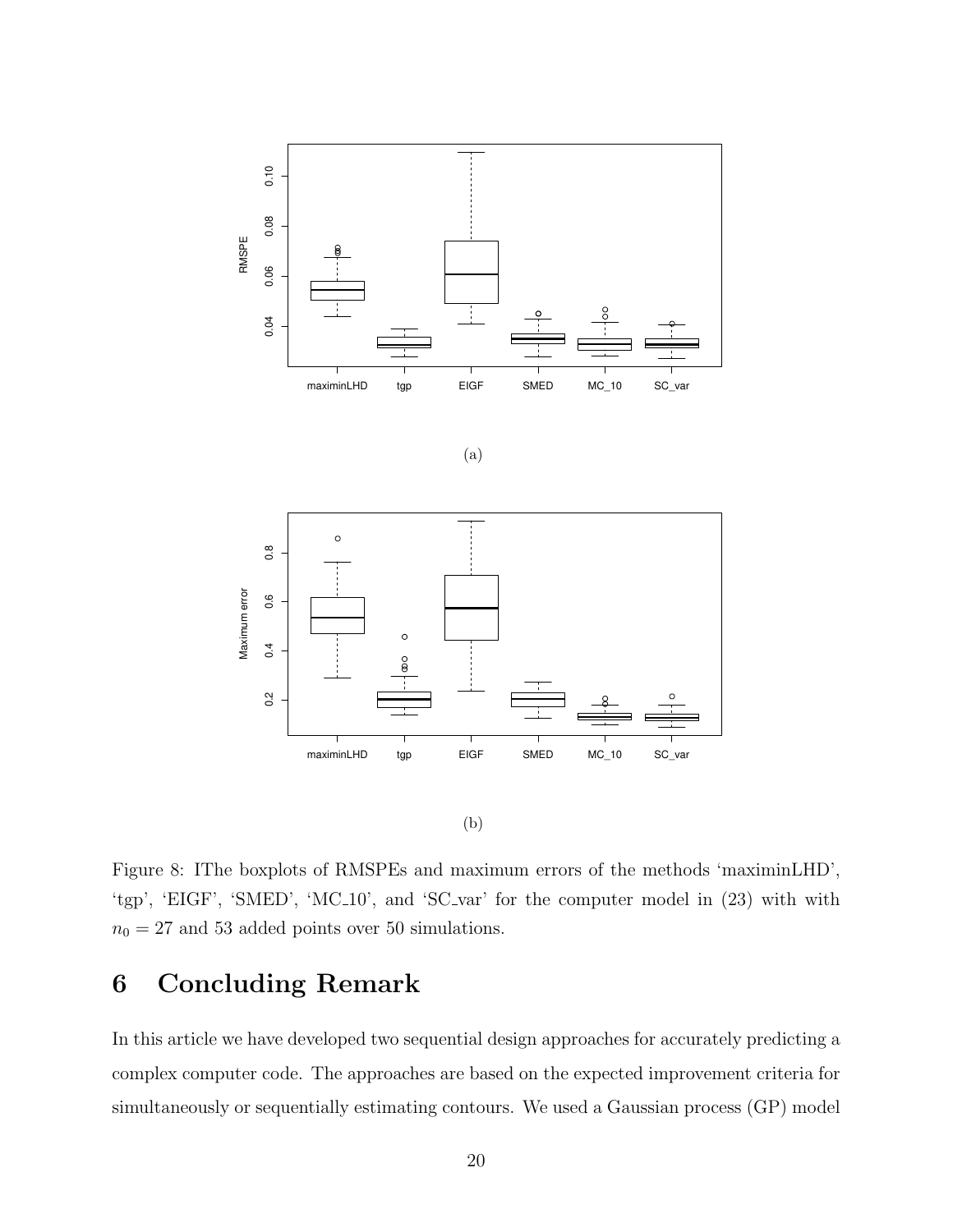as a surrogate for the computer simulator, which is an integral component of the proposed criteria for identifying the follow-up trials. Numerical examples are given to demonstrate that the proposed approaches can significantly outperform the existing approaches.

Note that if some other surrogate is used instead of GP model, then also the key ideas like formulation of improvement function and sequential estimation of contour levels can be retained. Of course, the resultant expected improvement criteria would change, and in fact, one may not even end up with a closed form expression of the final design criterion for selecting follow-up points. Future work also include the application of the proposed contour estimation-based sequential design approaches for global fitting for computer experiments with both qualitative and quantitative factors (Deng et al., 2017) and dynamic computer experiments (Zhang, Lin and Ranjan, 2018).

## References

- Ba, S. (2015). SLHD: Maximin-Distance (Sliced) Latin Hypercube Designs. R package version 2.1-1.
- Bayarri, M. J., Berger, J. O., Calder, E. S., Dalbey, K., Lunagomez, S., Patra, A. K., Pitman, E. B., Spiller, E. T., and Wolpert, R. L. (2009). "Using statistical and computer models to quantify volcanic hazards," Technometrics, 51, 402–413.
- Bower, R. G., Benson, A. J., et al. (2006). "The broken hierarchy of galaxy formation," Monthly Notices of the Royal Astronomical Society, 370, 645–655.
- Chipman, H., Ranjan, P., and Wang, W. (2012). "Sequential design for computer experiments with a flexible Bayesian additive model," *Canadian Journal of Statistics*, 40(4), 663-678.
- Dancik, G. (2018). mlegp: Maximum Likelihood Estimates of Gaussian Processes. R package version 3.1.7.
- Deng, X., Lin, C.D., Liu, K.W., and Rowe, R.K. (2017). "Additive Gaussian process for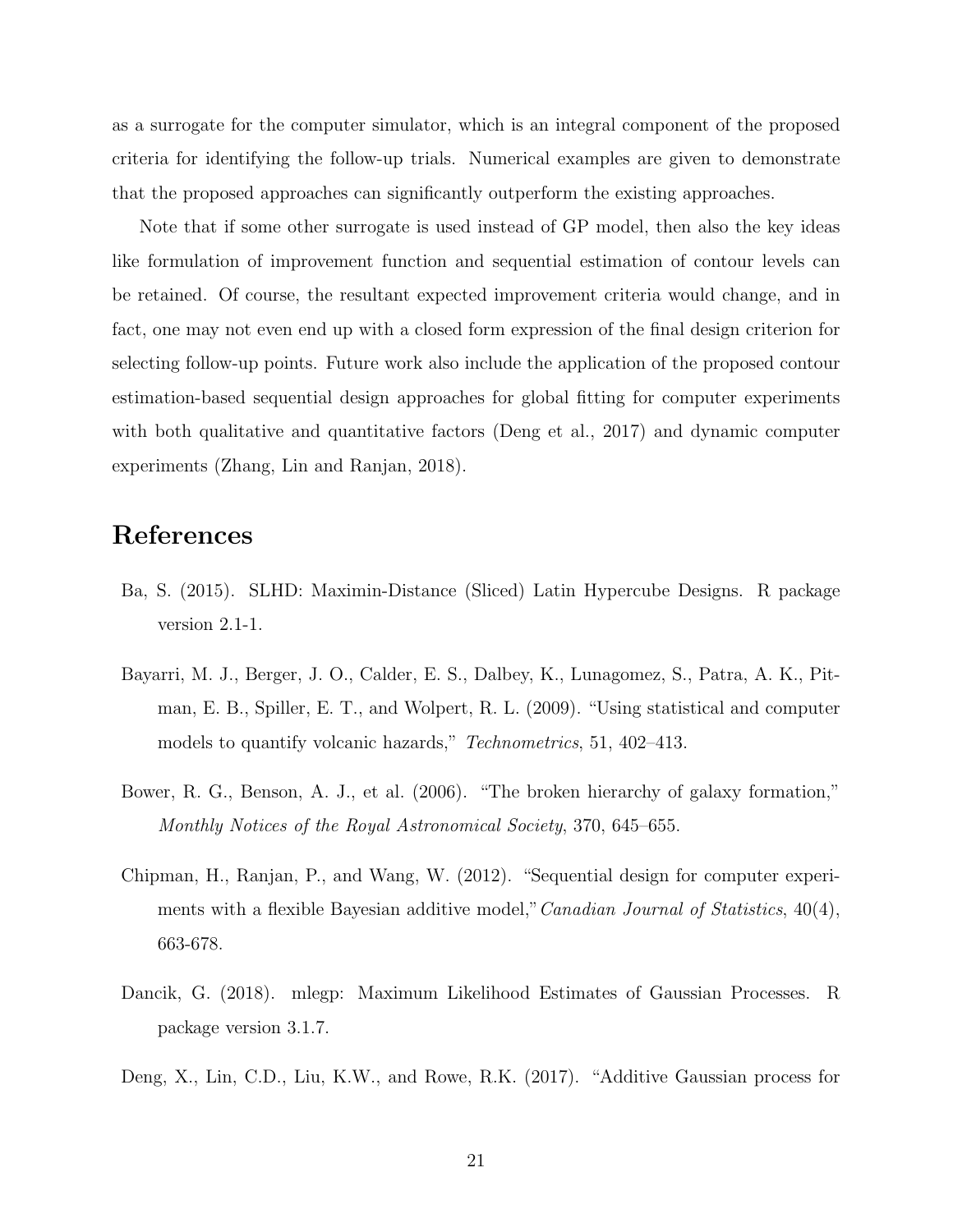computer models with qualitative and quantitative factors," Technometrics, 59, 283- 292.

- Dixon, L. C. W. and Szego, G. P. (1978). "The global optimization problem: an introduction, "Towards Global Optimization, 2, 1-15.
- Fang, K. T., Li, R. and Sudjianto, A. (2005). Design and Modeling for Computer Experiments, New York: Chapman&Hall/CRC Press.
- Gramacy, R.B. and Lee, H.K.H. (2008). "Bayesian treed Gaussian process models with an application to computer modeling,"Journal of the American Statistical Association, 103(483), 1119–1130.
- Gramacy, R.B. and Lee, H.K.H. (2009), "Adaptive design and analysis of supercomputer experiments," Technometrics, 51(2), 130–145.
- Gramacy, R. B. and Lee, H.K. (2012). "Cases for the nugget in modeling computer experiments.,"Statistics and Computing, 22(3), 713–722.
- Gramacy, R. B. and Taddy, M.A. (2016). tgp: Bayesian Treed Gaussian Process Models. R package version 2-4-14.
- Greenberg, D. (1979). "A numerical model investigation of tidal phenomena in the Bay of Fundy and Gulf of Maine," Marine Geodesy, 2, 161–187.
- Gu, M. Palomo, J., and Berger, J. (2018). RobustGaSP: Robust Gaussian Stochastic Process Emulation. R package version 0.5.6.
- Han, G., Santner, T. J., Notz, W. I., and Bartel, D. L. (2009). "Prediction for computer experiments having quantitative and qualitative input variables," Technometrics, 51, 278–288.
- Iman, R. L. and Conover, W. J. (1982). "A distribution-free approach to inducing rank correlation among input variables," Communication in Statistics Part B-Simulation and Computing, 11, 311–334.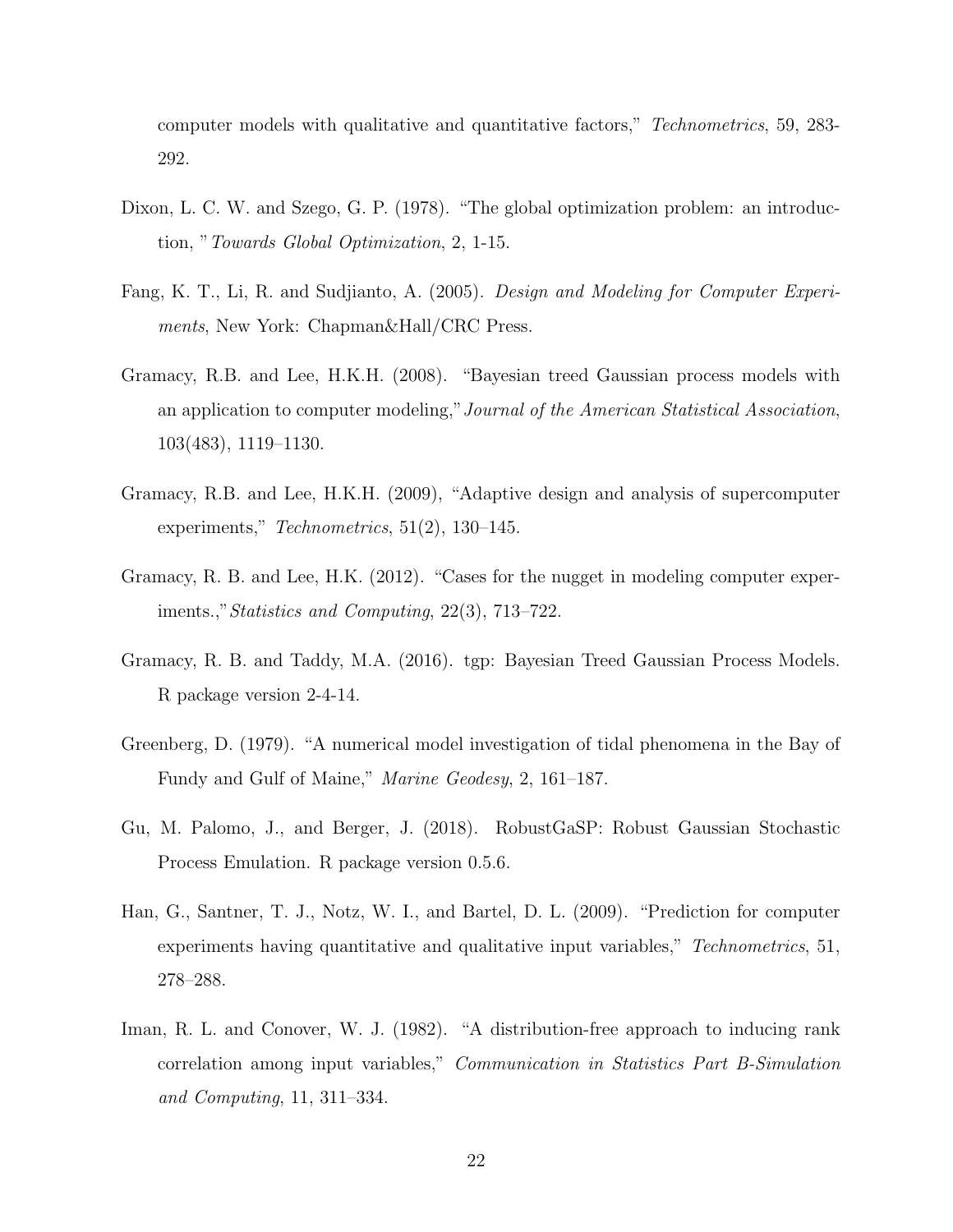- Jesus, P., Garcia-Donato, G., Paulo, R., Berger, J., Bayarri, M., and Sacks, J. ( 2019). SAVE: Bayesian Emulation, Calibration and Validation of Computer Models. R package version 1.0.
- Johnson, M., Moore, L. and Ylvisaker, D. (1990). "Minimax and maximin distance design," Journal of Statistical Planning and Inference, 26, 131–148.
- Jones, D. R., Schonlau, M., and Welch, W. J. (1998). "Efficient global optimization of expensive black-box functions, "Journal of Global Optimization, 13(4), 455–492.
- Joseph, V.R., Dasgupta, T., Tuo, R., and Wu, C.J. (2015). "Sequential exploration of complex surfaces using minimum energy designs,"Technometrics, 57, 64–74.
- Joseph, V.R., Gul, E. and Ba, S., (2015). "Maximum projection designs for computer experiments," Biometrika, 102, 371–380.
- Joseph, V.R., and Hung, Y. (2008). "Orthogonal-maximin Latin hypercube designs,"Statistica Sinica, 18, 171–186.
- Lam, C.Q. and Notz, W.I. (2008). "Sequential adaptive designs in computer experiments for response surface model fit," Statistics and Applications, 6, 207–233.
- Loeppky, J.L., Sacks, J., and Welch, W.J. (2009). "Choosing the sample size of a computer experiment: a practical guide," *Technometrics*, 51(4), 366–376.
- MacDonald B, Ranjan P, and Chipman H. (2015). GPfit: an R Package for Gaussian Process Model Fitting Using a New Optimization Algorithm. R package version 1.0-1.
- McKay, M. D., Beckman, R. J., and Conover, W. J. (1979). "A comparison of three methods for selecting values of input variables in the analysis of output from a computer code," Technometrics, 21, 239–45.
- Morris, M. D. and Mitchell, T. J. (1995). "Exploratory designs for computer experiments, " Journal of Statistical Planning and Inference, 43, 381–402.